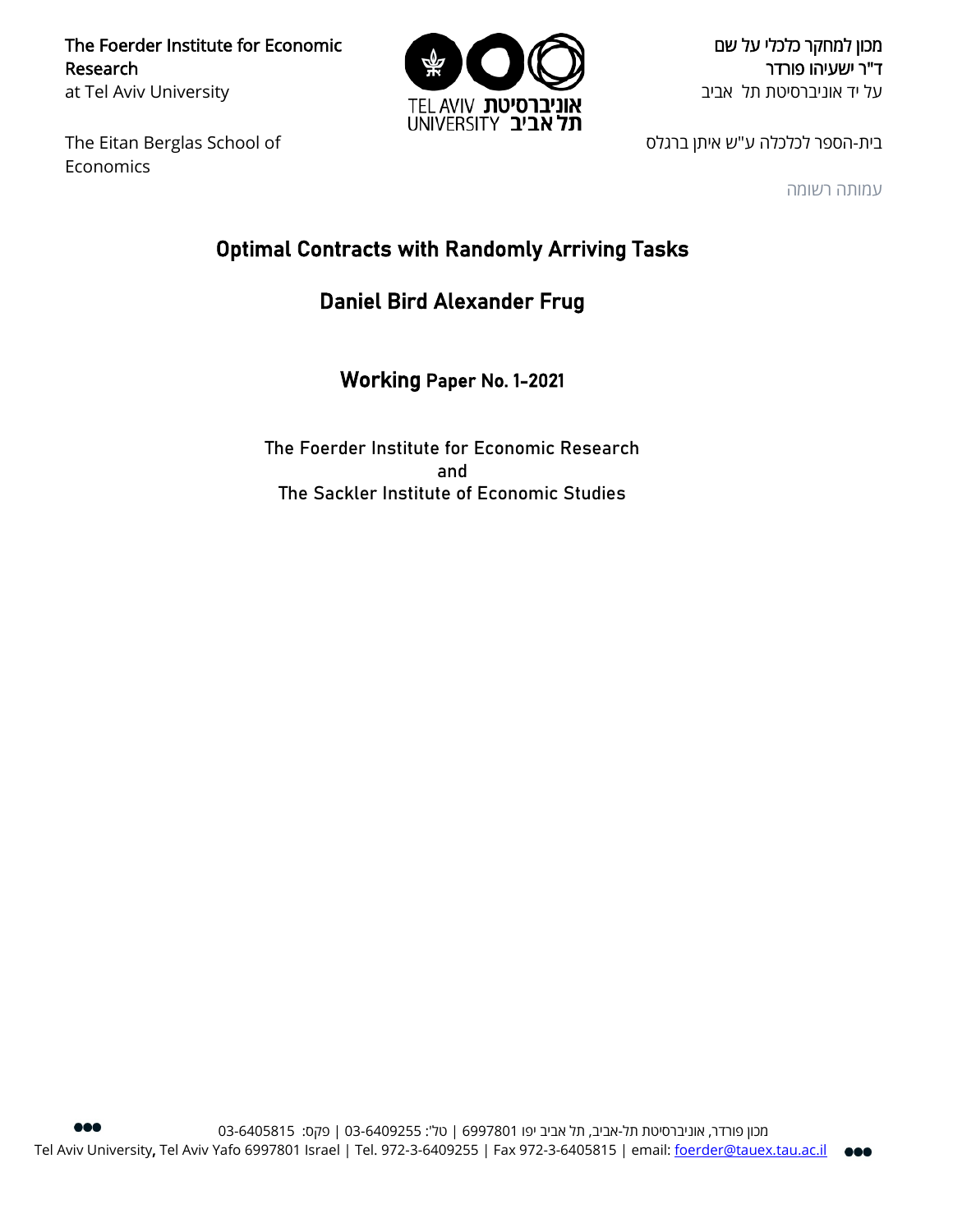# Optimal Contracts with Randomly Arriving Tasks<sup>∗</sup>

Daniel Bird Alexander Frug

June 3, 2021

#### Abstract

Workers are rarely assigned to perform the same task throughout their career. Instead, their assignments may change randomly over time to comply with the fluctuating needs of the organisation where they are employed. In this paper, we show that this typical randomness in workplaces has a striking effect on the structure of long-term employment contracts. In particular, simple intertemporal variability in the worker's tasks is sufficient to generate a rich promotion-based dynamics in which, occasionally, the worker receives a (permanent) wage raise and his future work requirements are reduced.

Keywords: Dynamic contracting, random tasks, seniority, promotion. JEL Classification: D86, M51.

<sup>∗</sup>Bird: Eitan Berglas School of Economics, Tel Aviv University (e-mail: dbird@tauex.tau.ac.il); Frug: Department of Economics and Business, Universitat Pompeu Fabra and Barcelona GSE (e-mail: alexander.frug@upf.edu). We are grateful to Larbi Alaoui, Jose Apesteguia, Eddie Dekel, Juan Jose Ganuza, Zvika Neeman, Santiago Oliveros, Antonio Penta, Sandro Shelegia, Ofer Setty, Joel Sobel, and David Weiss for valuable suggestions and comments. Bird acknowledges financial support from the Sapir Center for Economic Development. Frug acknowledges the financial support of the Spanish Ministry of Science and Innovation through the grants: AEI/FEDER, UE - PGC2018-098949-B-I00, SEV-2015-0563, and CEX2019-000915-S.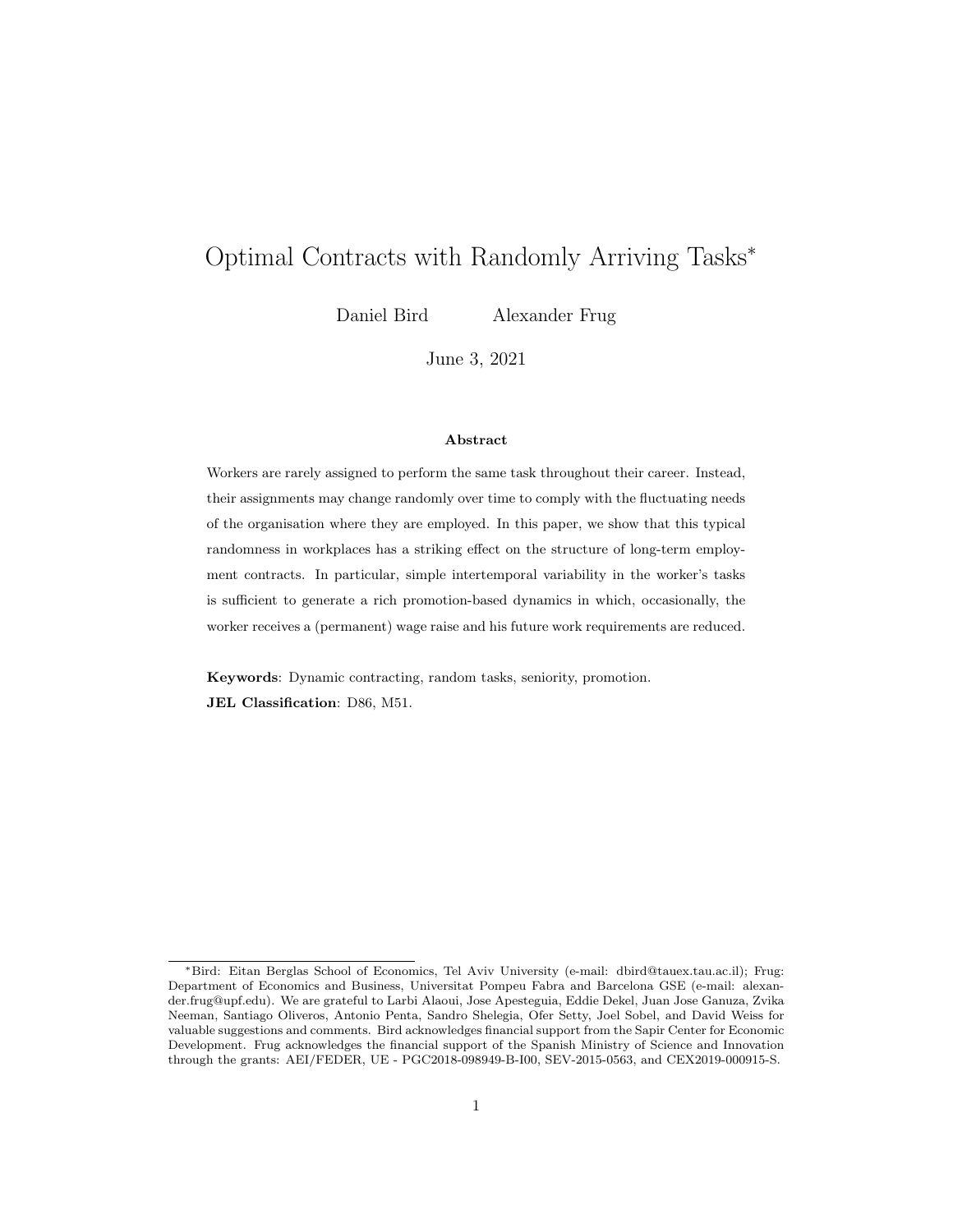## 1 Introduction

Promotions and seniority-based dynamics are widespread in workplaces. Modifications of work requirements and responsibilities, as well as wage raises, are often seen throughout a worker's tenure. In this paper, we link these observations to a feature that is common to many workplaces but has received scant attention in the literature: the tasks to which a worker is assigned change over time due to the varying needs of the organisation where he is employed. We show that simple variability in the worker's tasks generates a rich promotionbased dynamics. Most of the time, the worker's wage is constant despite the fluctuations in his assignments. However, occasionally, the worker receives a permanent wage raise, and his future work requirements are reduced.

We analyse a simple and transparent model where different production opportunities arrive randomly in a manner that is i.i.d. across periods. Each period, the agent can exert effort whose productivity depends on the realised production opportunity. The principal incentivizes the agent via a periodic wage. We assume that the marginal productivity of effort, as well as the worker's marginal utility from the wage, are decreasing. Finally, we abstract away from frictions that arise from informational asymmetries and assume that both the worker's effort and the arrival of production opportunities are perfectly observed.

We show that, even though production opportunities arrive according to a stationary distribution, the unique optimal employment contract consists of multiple hierarchical phases, which we interpret as different "ranks." Within each rank, the worker receives a constant periodic wage. His workload, however, is stochastic since the effort required depends on the opportunities that are available in each period. Promotion to a new (higher) rank occurs upon the arrival of a production opportunity for which the worker's effort is more productive relative to all previous opportunities. On that occasion, the worker enjoys not only a permanent wage raise but also a reduction in his future workload. That is, whenever opportunities similar to those that have been available in the past arise again, the worker will be instructed to work less.

In general, as time goes by, the worker's expected effort within a period decreases while his periodic wage increases. Our analysis, therefore, offers new insights into wage ladders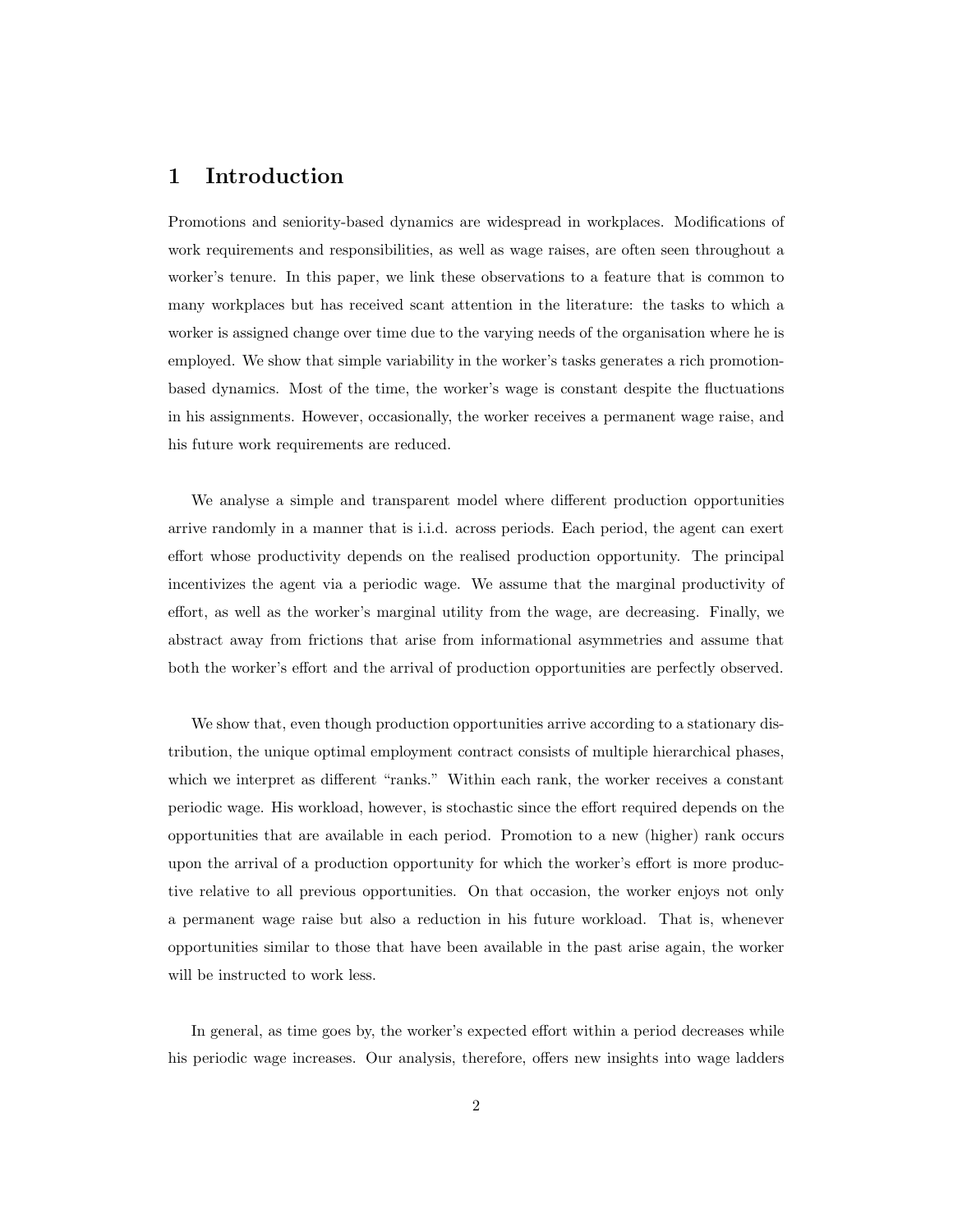and seniority in workplaces by drawing a clear connection between the intertemporal variability of on-the-job assignments and the dynamics of effort and compensation. Specifically, sophisticated promotion dynamics may arise efficiently even in the absence of traditional frictions such as imperfect or asymmetric information about the worker's ability or actions, search frictions in the labour market, bargaining, accumulation of expertise, etc.

In addition to the aforementioned properties of optimal employment contracts, our results also provide a rationale for wage stickiness, and can thus be linked to the macroeconomics literature that studies the volatility of employment and productivity. Shimer (2005) showed that a reasonably calibrated textbook search-and-matching model (Diamond, 1982; Mortensen and Pissarides, 1994) cannot explain the volatility of the vacancy-unemployment ratio in the US data. In response, Hall (2005) argued that this puzzle can be resolved if wages are sticky. To support this line of argument, one might consider the varying opportunities in our model as "productivity shocks" of an aggregate nature. Since wages do not respond to negative productivity shocks under the optimal contract, we obtain a complete downward wage rigidity. Also, since wages respond to positive productivity shocks only when the productivity shock is unprecedentedly high, we obtain a partial *upward* wage rigidity. Thus, our model can provide a parsimonious theoretical foundation (that relies on nothing but the productivity shocks themselves and the firm's ability to offer long-term contracts) for the wage stickiness required to sustain Hall's argument.<sup>1</sup>

#### 1.1 Related Literature

Many explanations have been proposed for the phenomenon of seniority in workplaces, and especially the increasing wage dynamics. For example, Becker (1962) and Parsons (1972) emphasise the effect of relationship-specific investment, Freeman and Medoff (1984) highlight the role of labour unions and collective bargaining, and Lazear (1981) and Carmichael (1983) illustrate how increasing wage dynamics emerge from informational frictions. More closely related to seniority-based dynamics are the papers that derive a downward wage rigidity in stochastic employment environments with symmetric information: Harris and Holmström (1982) study labour markets where there is uncertainty about the worker's skill,

<sup>1</sup>Pissarides (2009) argues that wage stickiness can explain the "Shimer puzzle" only if the wage of a newly hired worker is sticky. Generically, aggregate productivity is not at its lowest when a worker is hired, and so our model predicts that the wage of a newly hired worker is sticky.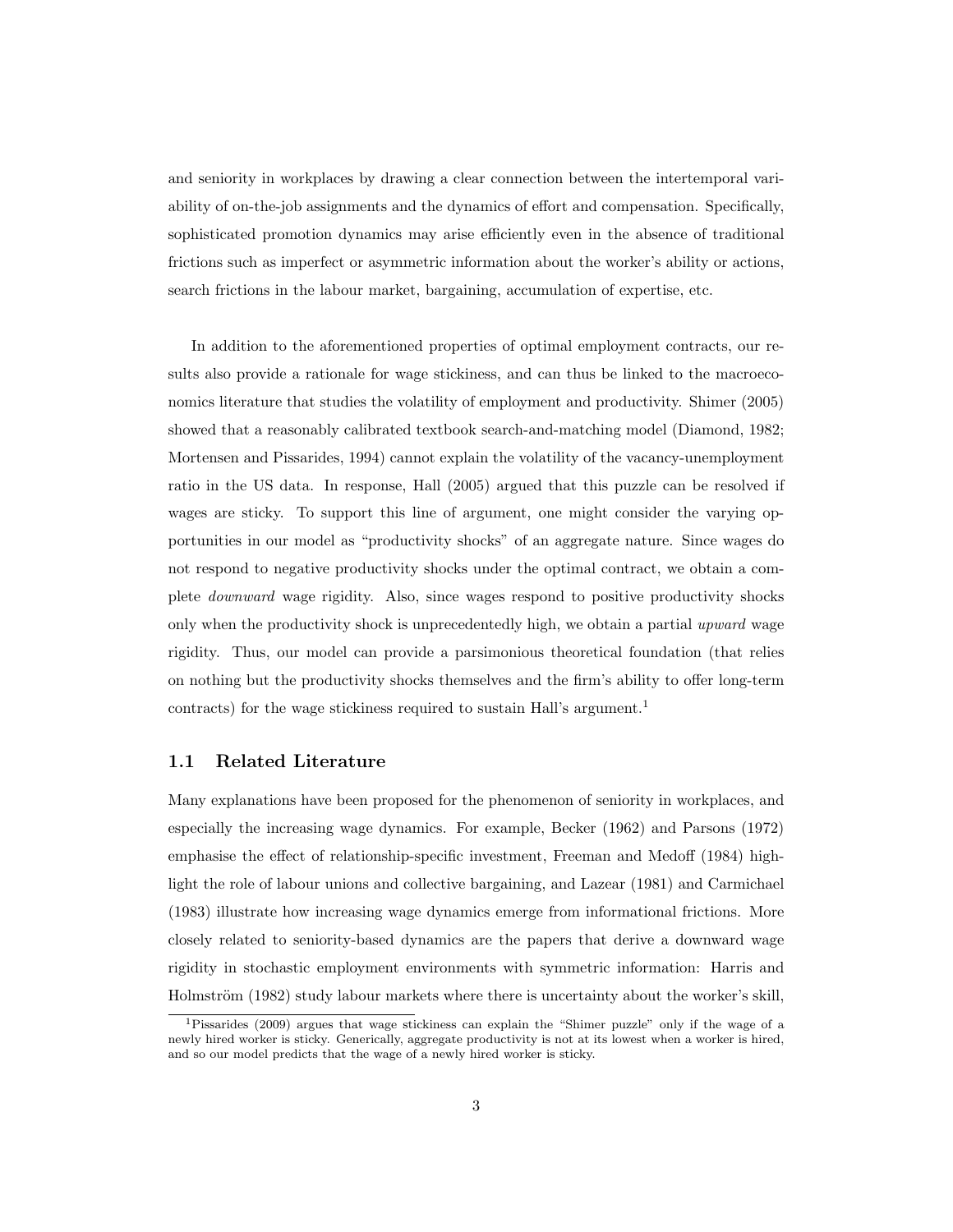Holmström (1983) considers markets with stochastic demand, and Postel-Vinay and Robin (2002a,b) analyse labour markets with search frictions.<sup>2</sup>

Our work differs from the strand of the literature discussed above in three key aspects. First, in addition to the dynamic structure of wage, our paper is informative about the dynamics of the worker's effort and the allocation of effort between various types of tasks along the worker's career. Second, in the previously mentioned papers, the downward wage rigidity is a result of competition for the worker's service. By contrast, the wage and effort dynamics in the present paper are entirely an outcome of within-interaction efficiency considerations (the worker's outside option is constant). Finally, in the previously mentioned papers, modifications in contract terms are triggered by purely exogenous events, whereas in our work promotions are driven endogenously.

The decreasing effort trajectory has been addressed recently in the literature. For example, Fudenberg and Rayo (2019) document that apprentices provide unskilled labour to their employers as "payment" for their training, and explain why these demands decrease over time. In addition, Barlevy and Neal (2019) argue that recently hired associates in law firms work long hours in order to generate information about whether or not they are suitable for promotion to a partnership position. Moreover, they document that their working hours decrease once they are no longer eligible for that promotion. We contribute to the discussion on the workers' workload dynamics by offering an alternative rationale for its reallocation and decrease over time that relies on nothing but fluctuations in the contracting environment.

In a different strand of literature, Marcet and Marimon (1992) and Krueger and Uhlig (2006) study insurance markets with one-sided commitment. They show that changes in the terms of insurance contracts always favour the insured due to a mechanism similar to the one in Harris and Holmström (1982). A more recent strand of literature studies dynamic project selection in environments where projects arrive randomly (e.g., Li et al., 2017; Samuelson and Stacchetti, 2017; Bird and Frug, 2019; Forand and Zápal, 2020; Lipnowski and Ramos, 2020). In those papers, projects are represented by pairs of payoffs and the players decide

<sup>2</sup>Thomas and Worrall (1988) study wage dynamics when firms cannot sign binding contracts and the value of a worker's output varies over time. They find that, generally, wage dynamics is nonmonotone.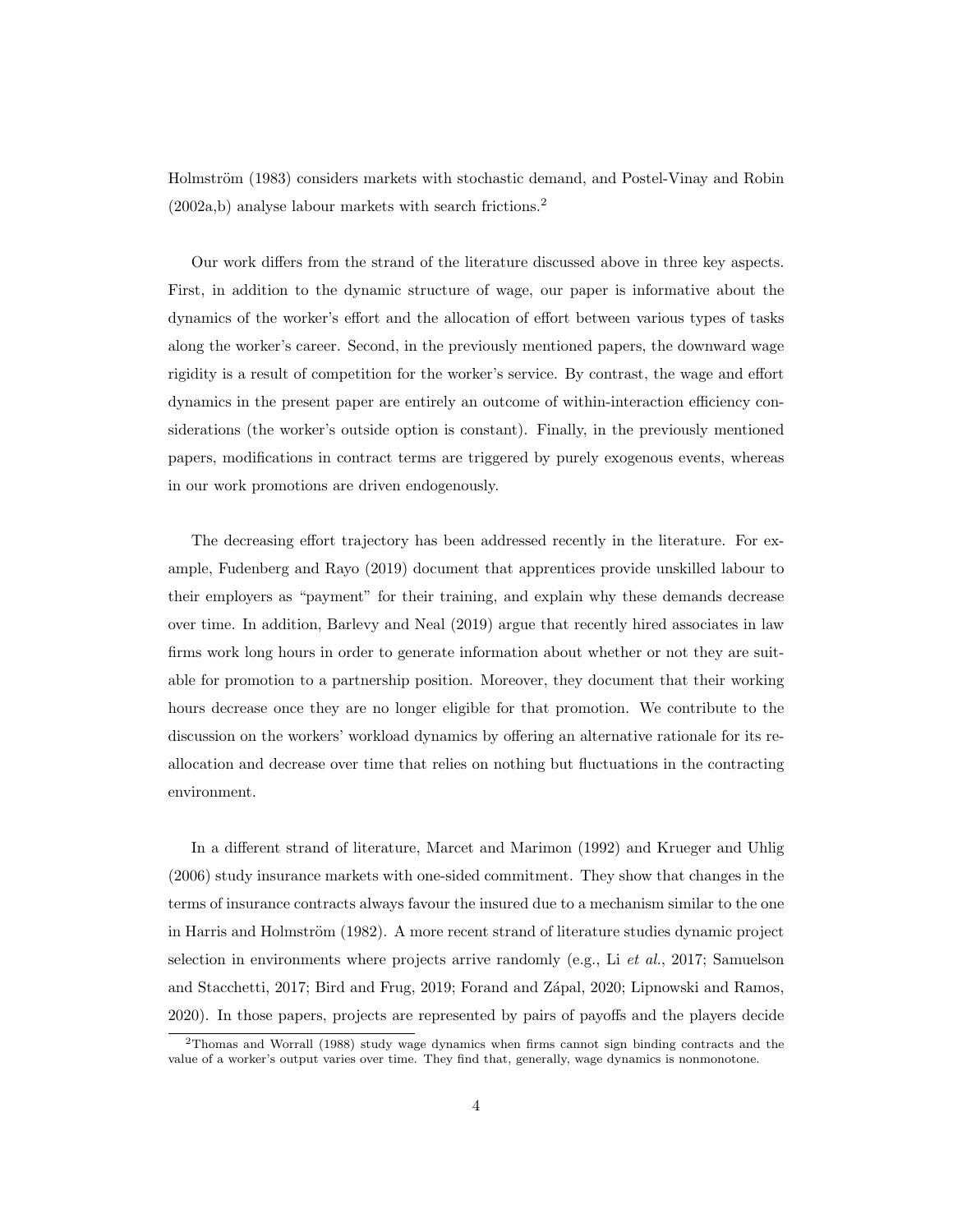whether or not to implement an available project.<sup>3</sup> With the exception of Forand and Zápal (2020), these papers assume that there is asymmetric information and/or that the principal lacks commitment power, and find that project selection criteria can be nonmonotone.

Forand and Zápal (2020) consider a model where the principal has full commitment power, projects arrive according to a general stochastic process, and the available project is publicly observed. They establish the following result. Any project that generates a positive (negative) payoff for both players should be implemented (discarded); projects for which the agent's payoff is negative and the principal's payoff is positive should be implemented (discarded) if the absolute value of the ratio of these payoffs is below (above) a threshold that does not increase over time; finally, projects that generate a positive payoff for the agent and a negative payoff for the principal should be implemented (discarded) when the absolute value of the ratio of these payoffs is above a threshold that *does not increase over* time. Similar to the present paper, their project selection criteria evolve monotonically in the agent's favour over time. Unlike our paper, due to the generality of their project arrival process, they do not solve for the optimal contract and their characterisation is silent about the nature of the events that may trigger changes in the above-mentioned thresholds. In addition, unlike our paper, due to the linearity of payoffs, there is a bang-bang solution for all "off-threshold" projects, and the dynamics of threshold projects cannot be uniquely determined.

Finally, Ray (2002), Thomas and Worrall (2018), and Bird and Frug (2020) consider abstract contracting environments and derive general monotonicity results. In particular, Ray (2002) studies contracting with limited commitment in a repeated (deterministic) interaction, Thomas and Worrall (2018) consider relational contracting in stochastic hold-up problems, and Bird and Frug (2020) study contracting with full commitment in general stochastic environments. Due to the generality of these papers, only a partial characterisation of optimal contracts is derived that is not informative about important qualitative aspects of the contract. By contrast, the present paper imposes a structure that enables us to solve for the unique optimal contract and show how the random arrival of production opportunities leads to a promotion-based dynamics.

<sup>3</sup>Armstrong and Vickers (2010) study project selection criteria in a single-period model.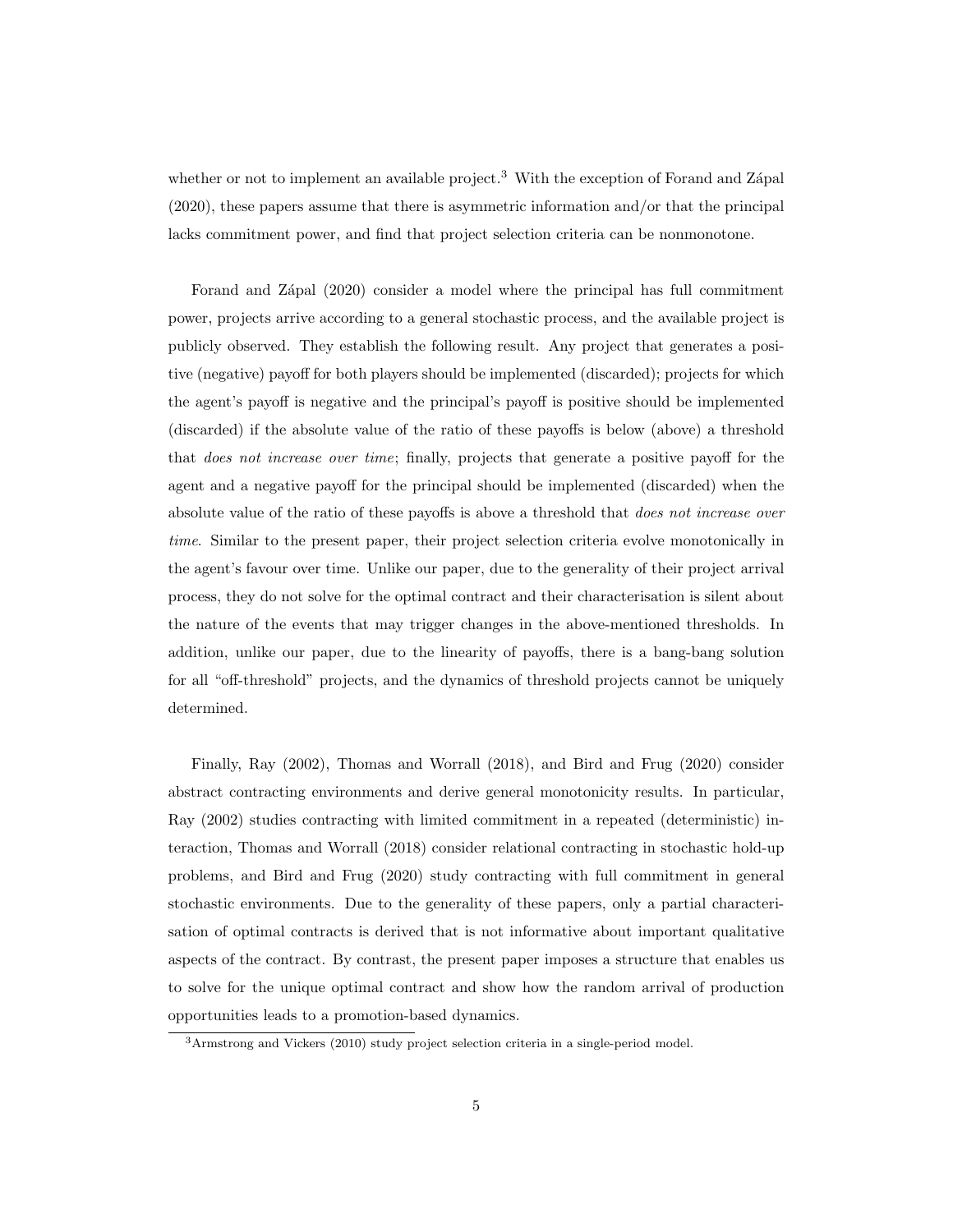## 2 Model

We consider an infinitely repeated interaction between an agent and a principal. At the beginning of each period, nature chooses a task from the set  $\mathcal{I} = \{1, 2, ..., I\}$ . Task  $i \in \mathcal{I}$ is drawn with probability  $q_i > 0$ ,  $\sum_{i=1}^{I} q_i = 1$ . The realised task (also referred to as the available task) is observed by both players. After observing which task is available, the agent chooses the effort  $e \in [0,\infty)$  and, after observing this choice, the principal pays wage  $w \in [0, \infty)$ . The events in period t are fully summarised by the triplet  $(i_t, e_t, w_t)$ .

We denote the principal's profit from effort on task  $i \in \mathcal{I}$  by  $\pi_i(\cdot)$ , and the agent's utility from wage by  $g(\cdot)$ . We assume that the agent's and principal's periodic payoffs given the events  $(i, e, w)$  are, respectively,  $g(w) - e$  and  $\pi_i(e) - w$ . Moreover, we assume that the functions  $g(\cdot), \pi_1(\cdot), \ldots, \pi_l(\cdot)$  are continuously differentiable, strictly concave, increasing, and satisfy  $g(0) = \pi_i(0) = 0$ . In addition, we assume that tasks are ordered with respect to the marginal productivity of effort: for all  $i < I$  and  $e \in [0, \infty)$ ,  $\pi'_i(e) < \pi'_{i+1}(e)$ . Finally, to avoid trivialities, we restrict attention to situations where all tasks are potentially profitable and it is suboptimal to incentivize infinite effort. To do so (due to the ordering assumption), it is sufficient to impose  $\pi_1'(0) > \frac{1}{g'(0)}$  and  $\lim_{e \to \infty} \pi_I'(e) < \lim_{w \to \infty} \frac{1}{g'(e)}$  $\frac{1}{g'(w)}$ .

A sequence of triplets  $h_t = \{(i_s, e_s, w_s)\}_{s \leq t}$ , where, for all  $s \leq t$ ,  $i_s \in \mathcal{I}$  and  $e_s, w_s$  are nonnegative numbers, represents a generic history at the beginning of period  $t$ . We denote by  $H_t$  the set of all possible histories at the beginning of period t, by  $H = \cup_{t \in \mathbb{N}} H_t$  the set of all "beginning-of-period" histories, by  $(h_t; i_t)$  a generic history at which the agent chooses the effort of period t, and by  $(h_t; i_t, e_t)$  a generic history at which the principal chooses the wage of period t. The players use the same factor  $\delta < 1$  to discount future payoffs, and their objective is to maximise the sum of their discounted payoffs.

At the beginning of the interaction (prior to the realisation of  $i_1$ ) the principal proposes a contract, to which he commits. A contract  $\langle work, pay \rangle$  consists of two functions: a job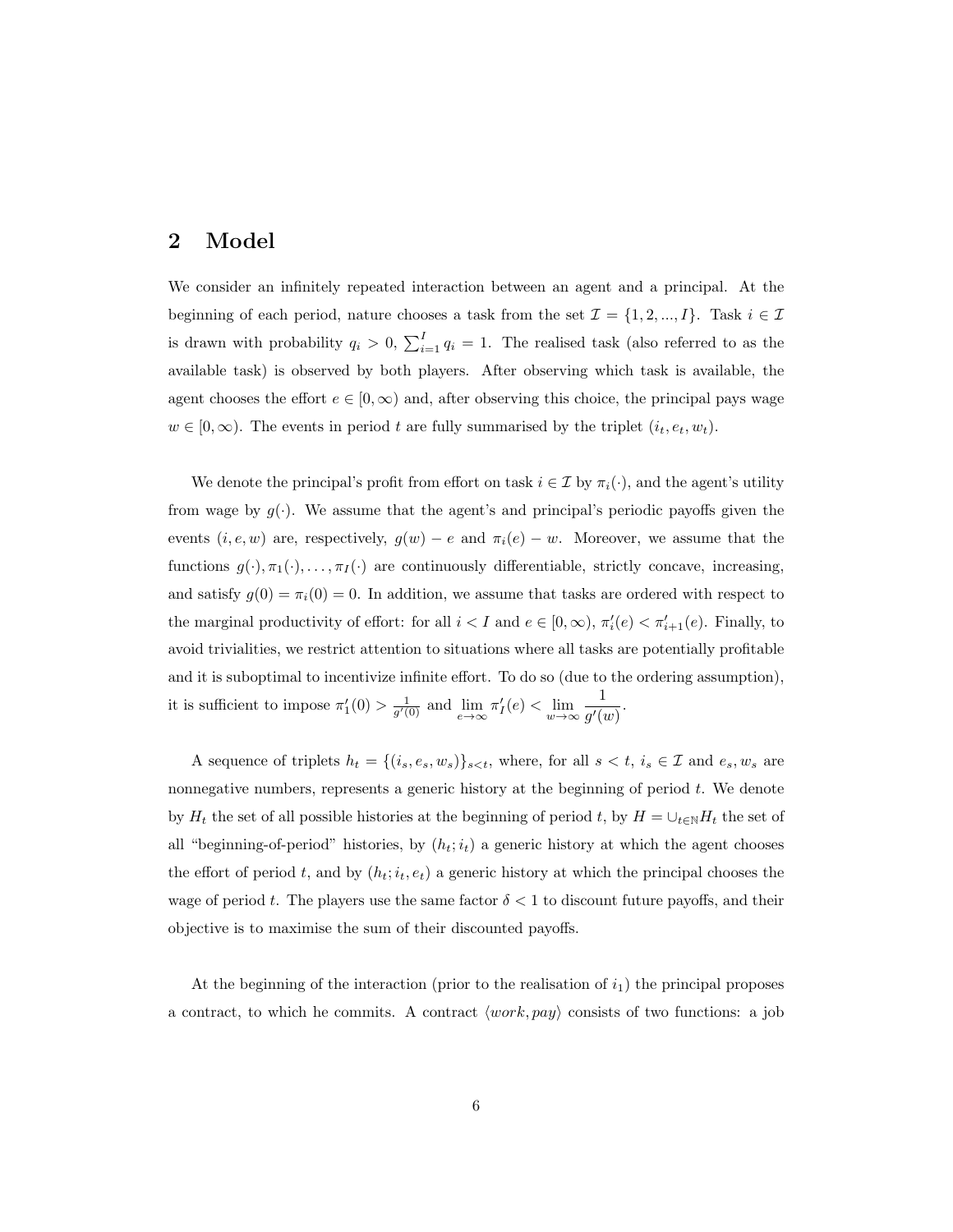description

$$
work: H \times \mathcal{I} \to [0, \infty)
$$

that specifies the required effort in period  $t$  as a function of the history at the beginning of the period and the available task; and a compensation plan

$$
pay: H \times \mathcal{I} \times [0, \infty) \to [0, \infty)
$$

that specifies the agent's wage in period  $t$  as a function of the history at the beginning of the period, the available task, and the agent's choice of effort.

The agent does not have commitment power. Thus, he will follow the contract only if doing so maximises his expected discounted utility at every  $(h_t, i_t)$ . A contract  $\langle work, pay \rangle$ under which the agent finds it optimal to choose effort in accordance with  $work(\cdot)$  is called incentive compatible. For the rest of the paper we restrict attention to incentive-compatible contracts. Since the agent can always choose to exert no effort and his utility from wage is nonnegative, he can guarantee himself a continuation payoff of zero after any possible history. Therefore, an explicit individual rationality constraint is unneeded.

It is worth pointing out that if we replace the concavity assumptions on  $g(\cdot)$  and  $\pi_i(\cdot)$  with their weak versions, the contract we construct in Section 3.2 remains an optimal contract, albeit not necessarily the unique optimal contract. For example, in the extreme case of linear utility from wage, a trivial optimal contract exists where the principal fully compensates the agent at the end of each period. While that contract seems natural in the case of linear utility, it cannot be approximated as a limit of optimal contracts where the agent's utility from wage is strictly concave. It is the strict concavity of the agent's utility that constitutes the link between different periods in our model.

### 3 Main Result

In this section we characterise the unique optimal contract. Figure 1 visualises the dynamics of wage and effort under this contract for a typical sequence of task arrivals. The upper panel depicts the arrival of tasks along a specific history (exogenous data, not determined by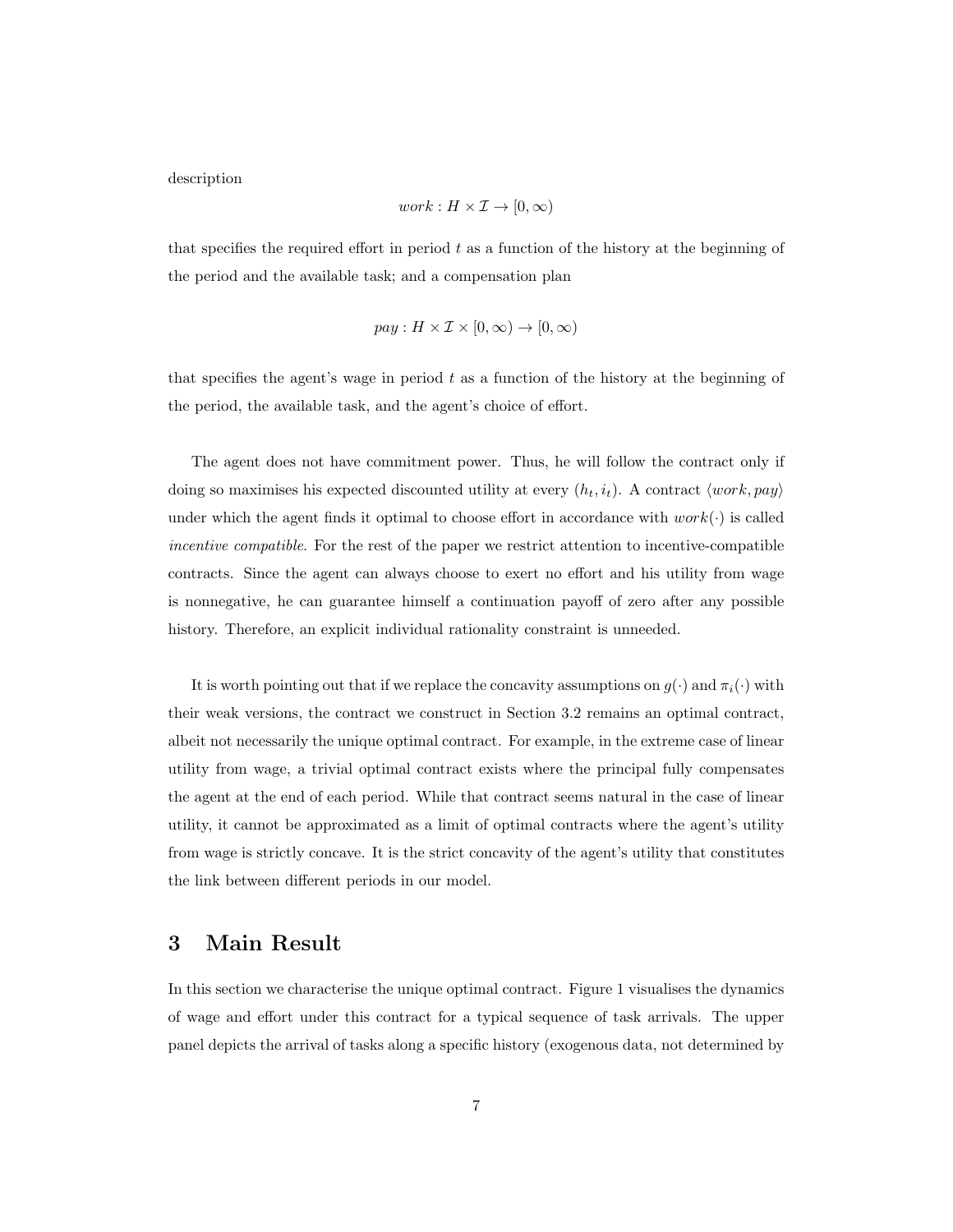the contract). The middle and bottom panels depict, respectively, the endogenous response of wage and effort to the chaotic arrival of tasks along the same history.



Figure 1: Qualitative dynamics of wage and effort for the task arrival sequence  $(2, 1, 3, 1, 3, 4, 2, 3, 1, 6, 4, 2, 5, 1).$ 

The agent's actual workload in every period (red circles) suggests that a great deal of the exogenous uncertainty carries over to the optimal contract. However, the agent's expected workload before each period's task is realised and his actual wage (both represented by black dots) show that, in fact, the contract generates well-behaved monotonic patterns. A closer look at Figure 1 reveals that the agent's wage increases upon the arrival of a task that is better than all previously available tasks, and that his expected workload decreases in the subsequent period.<sup>4</sup> Our main result (which follows formally from Proposition 2 in Section 3.2) will establish that this is a general feature of the unique optimal contract. For every  $h_t \in H$  and  $i_t \in \mathcal{I}$ , let  $\mathscr{I}(h_t; i_t) = max\{i_s : s \leq t\}$  denote the type of the best-to-date task.

<sup>&</sup>lt;sup>4</sup>We say that a task of type *i* is better than a task of type *j* if  $i > j$ .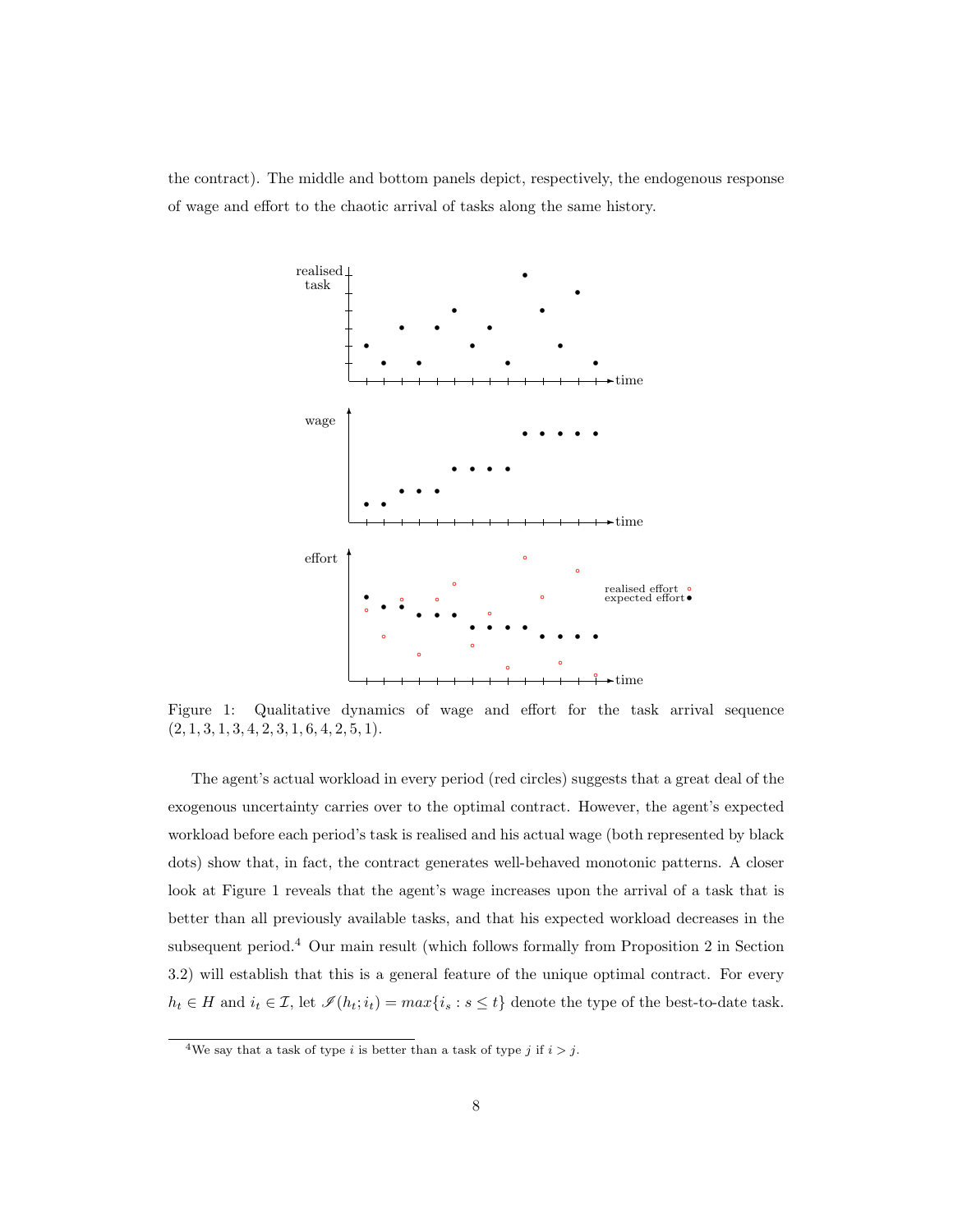**Proposition 1.** The agent's wage is an increasing function that depends only on  $\mathcal{I}(\cdot; \cdot)$ , and his effort on any type of task is a decreasing function that depends only on  $\mathscr{I}(\cdot;\cdot)$ .

As the function  $\mathcal{I}(\cdot;\cdot)$  does not decrease over time, Proposition 1 has the following corollary.

Corollary 1. The worker's career path exhibits advancement through a monotonically increasing sequence of ranks, his periodic wage is constant within each rank and increases upon each promotion, and his effort on every type of task decreases over time.

### 3.1 Auxiliary Problems

The key step in characterising the optimal contract is to show that whenever the available task is better than all previously available tasks, no debt should carry over from the past (i.e., the agent's continuation utility should be zero). Given this insight (which we establish below), the whole interaction can be split into parts that can be analysed separately. We now define I auxiliary problems, one for each type of task, that constitute the building blocks of the optimal contract.

For  $i \in \mathcal{I}$ , let  $P^{(i)}$  (referred to as "auxiliary problem i") denote the principal's optimisation problem in an auxiliary setting where:

(1) At  $t = 1$  the realised task is of type i. In all other periods, task  $j \in \mathcal{I}$  is realised with probability  $q_i$ .

 $(2)$  The interaction terminates upon the first arrival of a task that is better than i (note that neither effort nor compensation can be provided after the arrival of such a task).

(3) The principal must hire the agent on fixed terms. A stationary contract  $\langle (e_j)_{j\leq i}, w \rangle$ specifies the required effort  $e_j$  whenever a task of type j is available, for all  $j \in \{1, ..., i\}$ , and the constant wage  $w$  that the agent receives in each period so long as he has followed the contract in the past. If the agent has not followed the contract in the past, his wage is zero.

For a contract to be incentive compatible in this auxiliary setting, the agent's cost of effort on the available task must not exceed his payoff from the current period's wage plus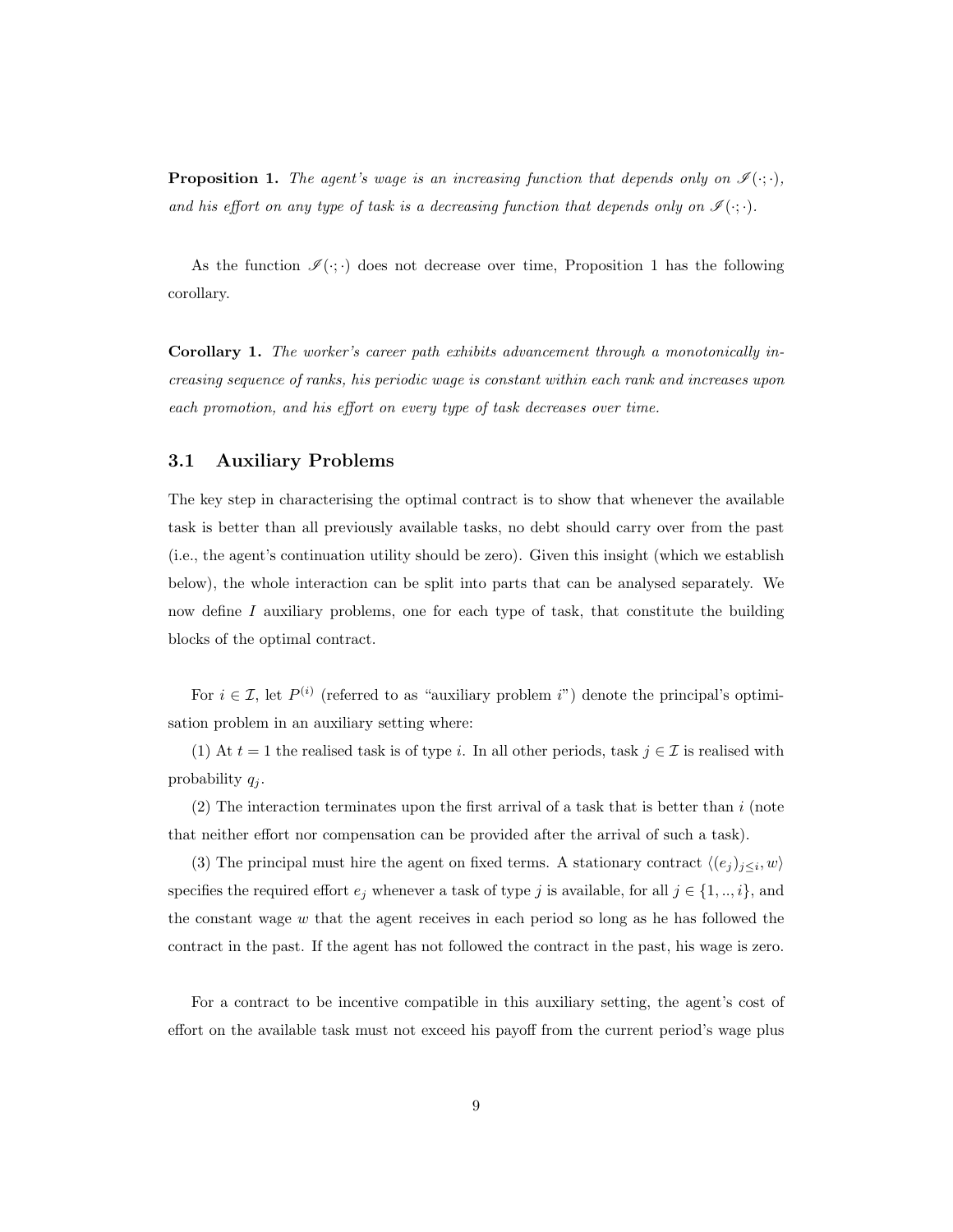the expected discounted payoff from wage and effort in future periods. Let

$$
\lambda_i = \sum_{j \leq i} q_j
$$

denote the probability that the realised task is not better than  $i$ . Hence, the probability that the interaction in auxiliary problem  $P^{(i)}$  is still ongoing in period  $t + 1$  is  $\lambda_i^t$ . The incentive-compatibility constraint when a task of type  $j$  is available in auxiliary problem  $P^{(i)}$  is

$$
e_j \le g(w) + \sum_{s=1}^{\infty} (\lambda_i \delta)^s \bigg( g(w) - \frac{1}{\lambda_i} \sum_{k \le i} q_k e_k \bigg),
$$

which simplifies to

$$
e_j \leq \frac{1}{1-\delta \lambda_i} \bigg( g(w) - \delta \sum_{k \leq i} q_k e_k \bigg). \tag{$IC_j^{(i)}$}
$$

Thus, for  $i \in \mathcal{I}$ , auxiliary problem  $P^{(i)}$  is given by

$$
P^{(i)} = \begin{cases} \max_{w,(e_j)_{j\leq i}} \left[ \pi_i(e_i) + \frac{1}{1-\delta\lambda_i} \left( \delta \sum_{j\leq i} q_j \pi_j(e_j) - w \right) \right] \\ s.t. & IC_1^{(i)}, \dots, IC_i^{(i)} \end{cases}.
$$

Since  $P^{(i)}$  is a convex optimisation problem, it has a unique solution, which we denote by  $\langle (e_j^{(i)})_{j\leq i}, w^{(i)}\rangle$ . We now derive several important properties of the solutions to the auxiliary problems; we will later use these properties to establish the optimality of the contract we construct.

**Lemma 1.** The only binding constraint in the solution to  $P^{(i)}$  is  $IC_i^{(i)}$ .

*Proof.* In optimum,  $w^{(i)} > 0$  since  $\pi'_i(0) > \frac{1}{g'(0)}$ . Moreover, at least one of the incentivecompatibility constraints must be binding since, otherwise, slightly reducing  $w^{(i)}$  would increase the value of the problem without violating any of the constraints.

Assume by way of contradiction that  $IC_j^{(i)}$  is binding, for some  $j < i$ . This implies that  $e_j^{(i)} > 0$  and, since the right-hand side of all the constraints in  $P^{(i)}$  are identical, it follows that  $e_j^{(i)} \geq e_i^{(i)}$ .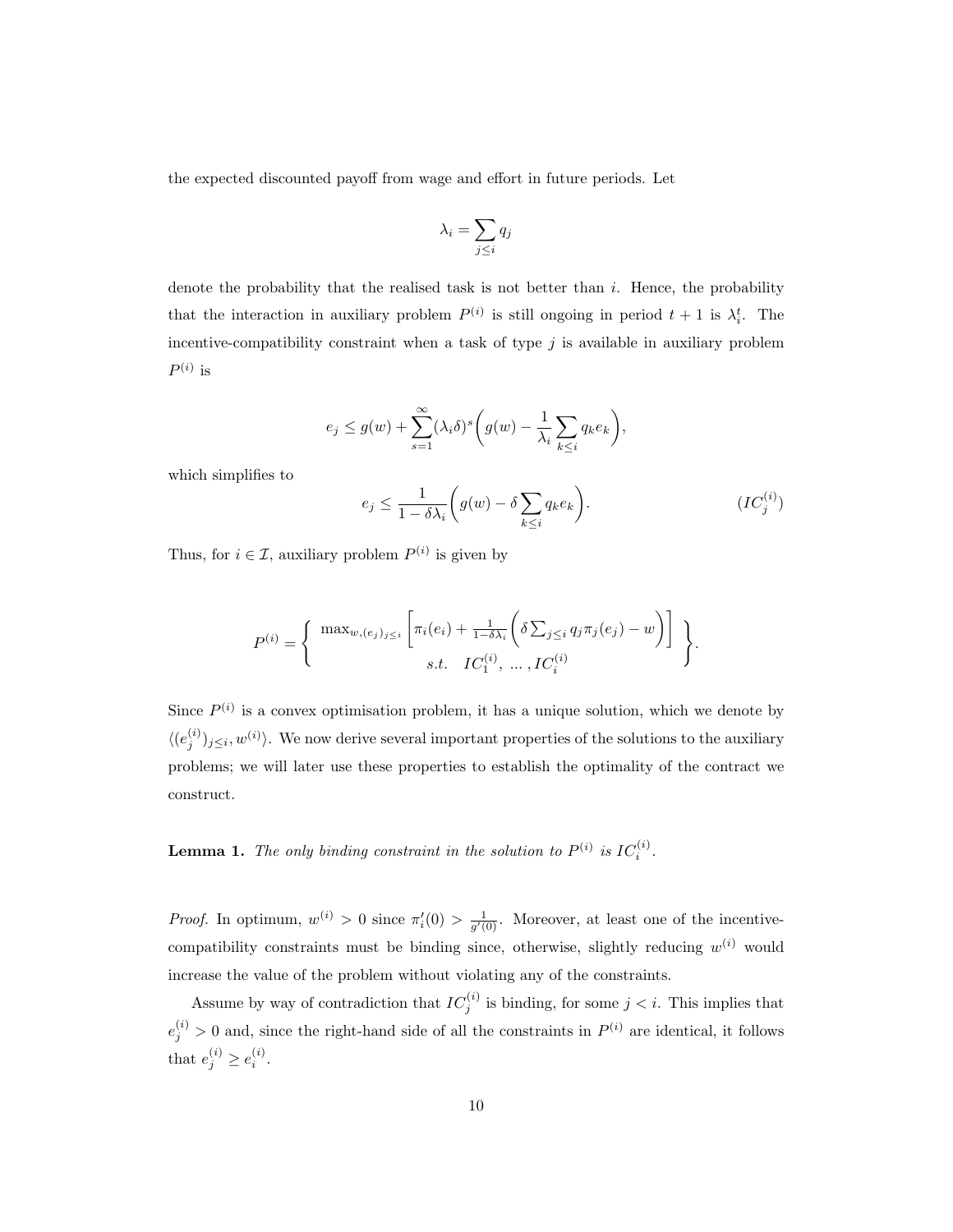Consider the following modification for  $\epsilon > 0$ : decrease  $e_j^{(i)}$  by  $\epsilon \frac{1-\delta\lambda_i}{\delta q_j}$  and increase  $e_i^{(i)}$ by  $\epsilon (1 + \frac{\delta q_i}{1-\delta\lambda_i})^{-1}$ . It is straightforward to verify that this modification does not increase the agent's expected discounted cost of effort when a type- $i$  task is available. In particular, this implies that the agent's expected discounted cost of effort decreases when any other type of task is available. Hence, this modification does not violate any of the constraints of  $P^{(i)}$ . The first-order effect of this modification on the value of the problem is

$$
\epsilon \left( \pi'_i(e_i^{(i)}) (1 + \frac{\delta q_i}{1 - \delta \lambda_i})^{-1} (1 + \frac{\delta q_i}{1 - \delta \lambda_i}) - \pi'_j(e_j^{(i)}) \frac{1 - \delta \lambda_i}{\delta q_j} \frac{\delta q_j}{1 - \delta \lambda_i} \right)
$$
  
=  $\epsilon \left( \pi'_i(e_i^{(i)}) - \pi'_j(e_j^{(i)}) \right) > 0,$ 

where the inequality follows from the assumption that  $e_j^{(i)} \geq e_i^{(i)}$  and the ordering of tasks. Thus, for a small enough  $\epsilon$  this modification increases the value of the problem.  $\Box$ 

Lemma 1 implies that the solution to  $P^{(i)}$  is given by the solution to the following Lagrangian function:

$$
\max_{(e_j)_{j\leq i},w}\pi_i(e_i)+\frac{1}{1-\delta\lambda_i}\left(\delta\sum_{j\leq i}q_j\pi_j(e_j)-w\right)-\mu\left\{e_i-\frac{1}{1-\delta\lambda_i}\left(g(w)-\delta\sum_{j\leq i}q_je_j\right)\right\}.
$$

**Lemma 2.** For all  $j \in \{1, ..., i\}$ ,  $\pi'_j(e_j^{(i)}) \leq \frac{1}{g'(w^{(i)})}$  with equality if  $e_j^{(i)} > 0$ .

This lemma, which follows directly from the FOCs of the concave Lagrangian, stipulates that the marginal cost of compensation is equal to the marginal productivity of effort from every implemented task. This intuitive property is less obvious than it seems. In particular, it relies on the fact that the auxiliary problem assumes the availability of its best admissible task in the initial period. On a technical level, this means that the most demanding incentive constraint appears, by construction, in the initial period. In particular, as we will show in the proof of Proposition 2, this implies that dispensing with the stationarity requirement in the definition of the auxiliary problems (requirement 3) does not benefit the principal. If the auxiliary problem did not begin with its best admissible task, then the optimal stationary solution would specify compensation and effort requirements for which the marginal cost of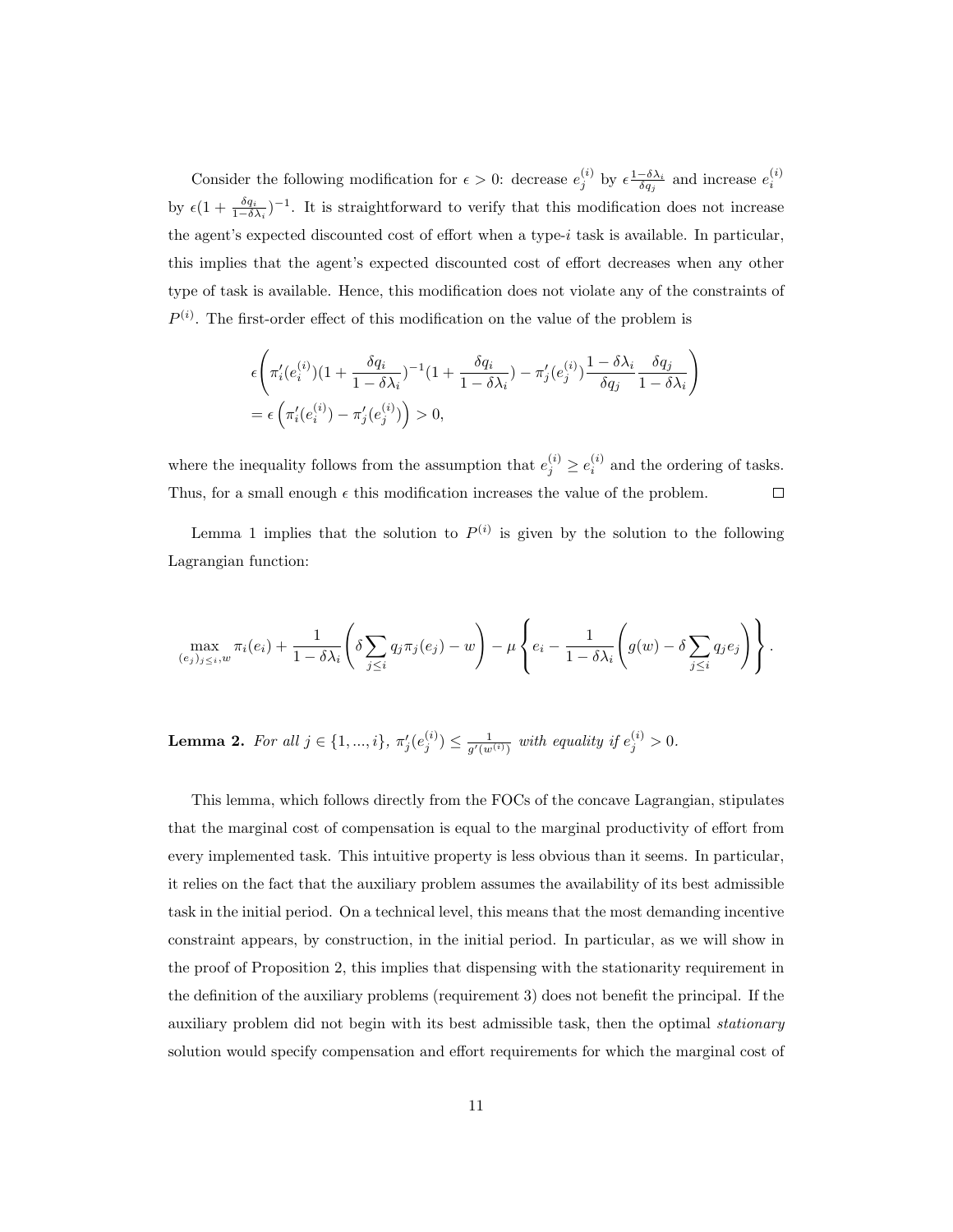compensation would be below the marginal productivity of effort, and more importantly, such a stationary solution would generally be suboptimal.

The next lemma ranks the agent's wage in the different auxiliary problems.

**Lemma 3.** The sequence  $(w^{(1)}, w^{(2)}, \ldots, w^{(I)})$  is strictly increasing.

This lemma is the linchpin of the promotion-based dynamics that arises in the model. To develop some intuition, suppose by way of contradiction that  $w^{(i+1)} \n\t\leq w^{(i)}$  and note that the combination of Lemma 2 and the concavity of  $\pi_j(\cdot)$  and  $g(\cdot)$  would then imply that  $e_j^{(i+1)} \geq e_j^{(i)}$ , for all  $j \leq i$ . Now, consider the continuation of the interaction in auxiliary problem  $P^{(i+1)}$ , which begins with the arrival of a task of type i. From the arrival of that task to the first arrival of a better task (i.e., a task of type l, for some  $l \geq i + 1$ ), the agent exerts weakly more effort on all tasks and receives a weakly lower wage in each period, compared to the solution to  $P^{(i)}$ . By Lemma 1, none of the constraints  $IC_j^{(i+1)}$ ,  $j \leq i$ , is binding in the solution to  $P^{(i+1)}$ . Therefore, a periodic wage strictly lower than  $w^{(i)}$  would suffice to incentivize (weakly) more effort than  $\{e_j^{(i)}\}_{j=1}^i$  until the first arrival of a task that is better than task *i*. This contradicts the optimality of the solution to  $P^{(i)}$ .

*Proof of Lemma 3.* Suppose by way of contradiction that  $w^{(i+1)} \n\t\leq w^{(i)}$ . From the concavity of  $g(\cdot)$  it follows that  $g'(w^{(i+1)}) \geq g'(w^{(i)})$ . Thus, for all  $j \leq i$ , Lemma 2 and the concavity of  $\pi_j(\cdot)$  imply that  $e_j^{(i)} \leq e_j^{(i+1)}$ .

The binding constraint of  $P^{(i)}$  can be written as

$$
e_i^{(i)}(1 - \delta \lambda_i) = g(w^{(i)}) - \delta \sum_{k \leq i} q_k \cdot e_k^{(i)}
$$
.

Since  $\lambda_{i+1} = \lambda_i + q_{i+1}$ , we can similarly rewrite the binding constraint of  $P^{(i+1)}$  as

$$
e_{i+1}^{(i+1)}(1 - \delta \lambda_i) - \delta q_{i+1} \cdot e_{i+1}^{(i+1)} = g(w^{(i+1)}) - \delta \sum_{k \le i} q_k \cdot e_k^{(i+1)} - \delta q_{i+1} \cdot e_{i+1}^{(i+1)}.
$$

Adding  $\delta q_{i+1} \cdot e_{i+1}^{(i+1)}$  to both sides and using the expression for the binding constraint of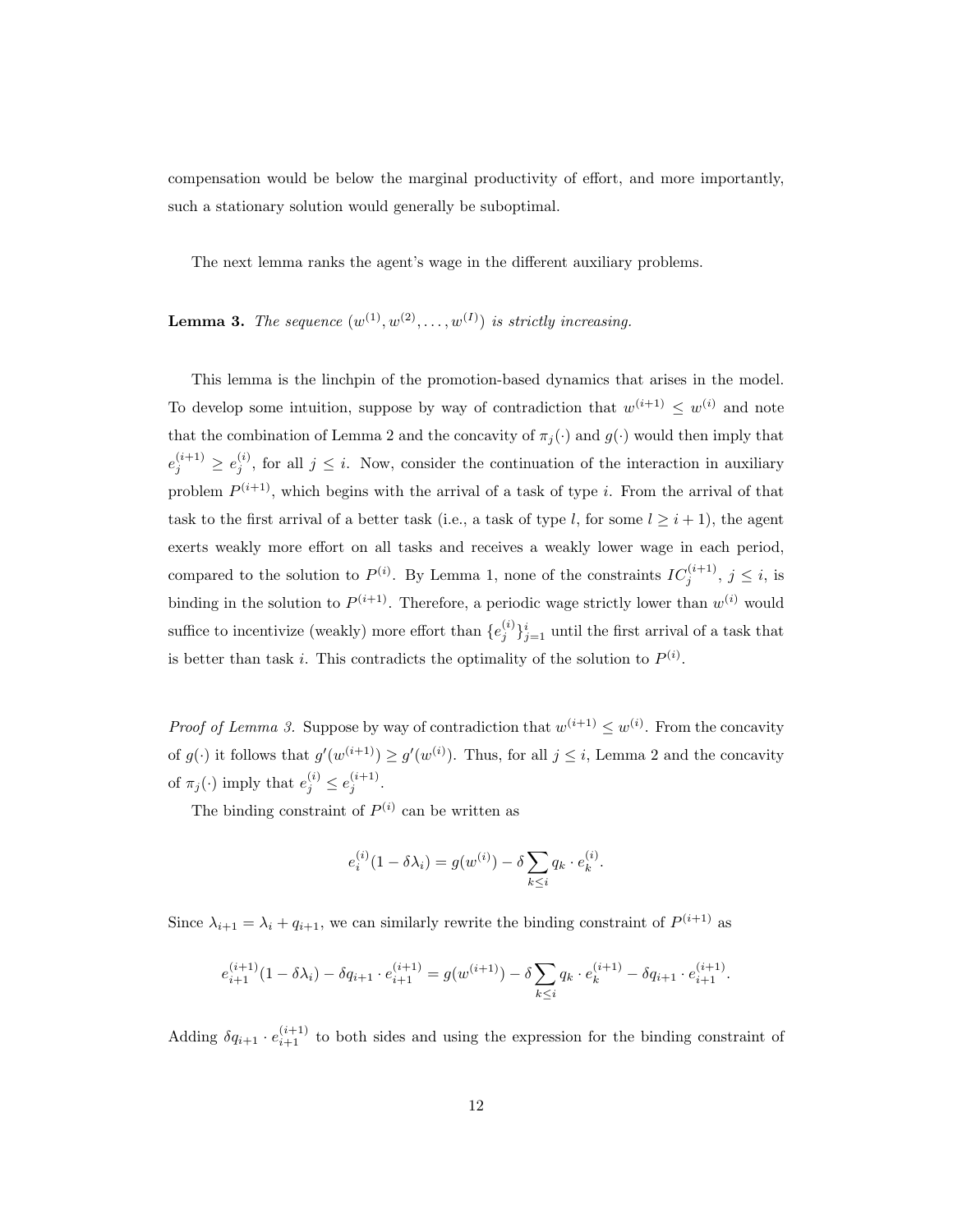$P^{(i)}$  and the consequences of the assumption at the beginning of the proof gives

$$
e_{i+1}^{(i+1)}(1 - \delta \lambda_i) = g(w^{(i+1)}) - \delta \sum_{k \leq i} q_k \cdot e_k^{(i+1)} \leq g(w^{(i)}) - \delta \sum_{k \leq i} q_k \cdot e_k^{(i)} = e_i^{(i)}(1 - \delta \lambda_i),
$$

which implies that  $e_{i+1}^{(i+1)} \leq e_i^{(i)}$ . Since  $e_i^{(i)} \leq e_i^{(i+1)}$ , it follows that  $e_{i+1}^{(i+1)} \leq e_i^{(i+1)}$ . However, as  $\pi'_{i+1}(e) > \pi'_{i}(e)$  for all e, the only way this can occur without violating Lemma 2 is if  $e^{(i+1)}_{i+1} = e^{(i+1)}_i = 0$ . This, in turn, implies that  $e^{(i+1)}_j = 0$  for all  $j < i$ , a solution that is not optimal due to our assumption that  $\pi_i'(0) > \frac{1}{g'(0)}$ .  $\Box$ 

The combination of Lemmas 2 and 3, together with the concavity assumptions, delivers some simple but important comparison results within a given auxiliary problem and *across* different problems. Higher effort is exerted on better tasks within each auxiliary problem, and lower effort is exerted on tasks of a particular type in the higher-indexed problem (one that starts with a better task) than on tasks of that same type in a lower-indexed problem. These results are the basis for the main qualitative properties of the unique optimal contract, which we will define shortly.

Corollary 2. Let  $j \leq i$ . 1. For  $j > 1$ ,  $e_j^{(i)} \ge e_{j-1}^{(i)}$ , with a strict inequality if  $e_j^{(i)} > 0$ , and 2. For  $i < I$ ,  $e_j^{(i)} \ge e_j^{(i+1)}$ , with a strict inequality if  $e_j^{(i)} > 0$ .

#### 3.2 The Optimal Contract

We now return to the original contracting problem and use the solutions of the auxiliary problems to define a particular contract, referred to as the phase mechanism. Later we prove that the phase mechanism is the essentially unique optimal contract.<sup>5</sup> Recall that  $\mathscr{I}(h_t; i_t) = max\{i_s : s \leq t\}$  is the best type of task that has been available at least once along  $(h_t; i_t)$ .

Definition of the phase mechanism. The job description and the compensation plan

<sup>&</sup>lt;sup>5</sup>We say that an optimal contract is essentially unique if all optimal contracts generate the same path of play for every realisation of project arrivals. That is, the optimal contract is unique up to a redundant multiplicity that exists off the path of play.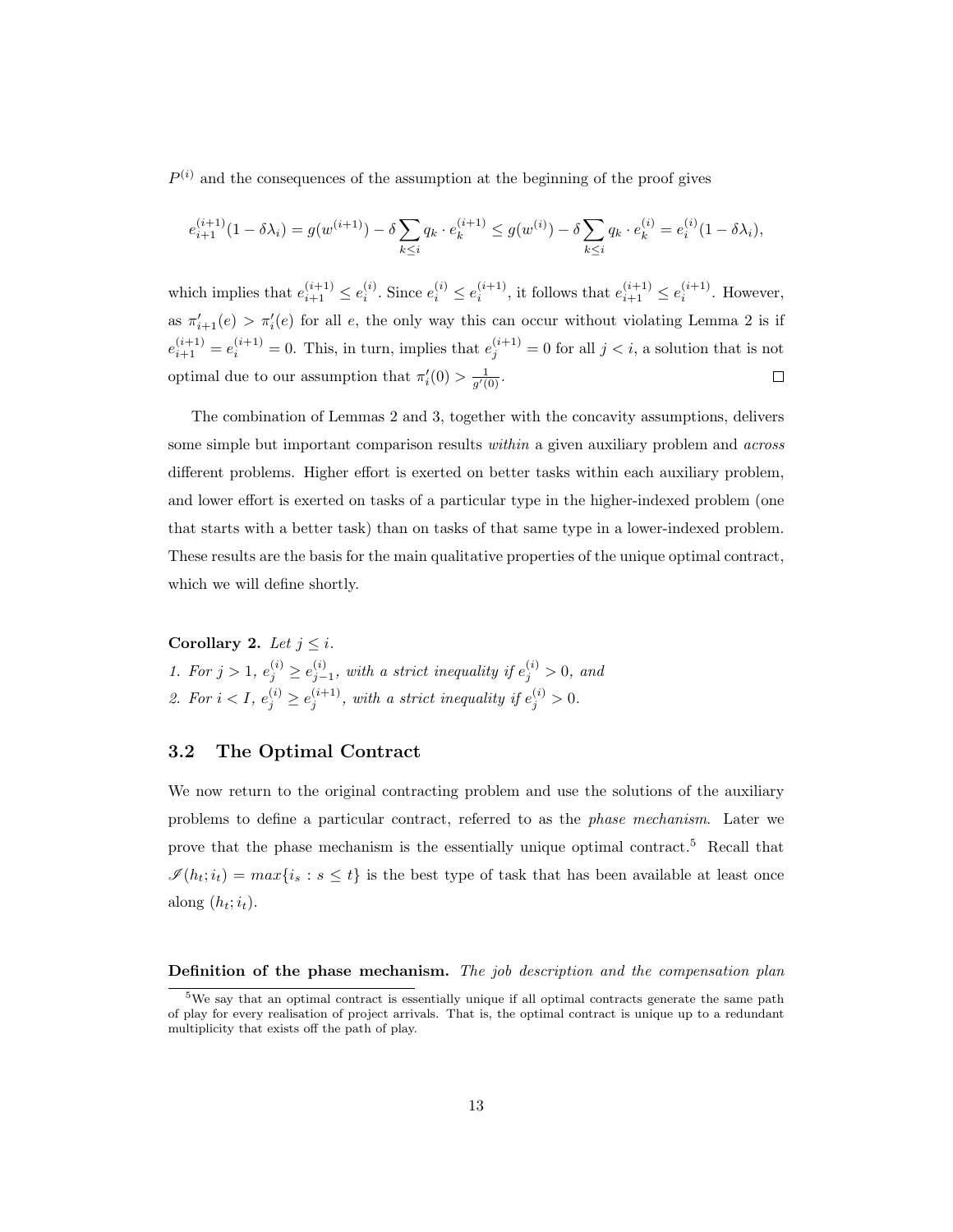are, respectively,

$$
work(h_t, i_t) = e_{i_t}^{(\mathcal{I}(h_t; i_t))}
$$

and

$$
pay(h_t, i_t, e_t) = \begin{cases} w^{(\mathcal{I}(h_t, i_t))} & \text{if } e_s = work(h_s, i_s) \text{ for all } s \le t \\ 0 & \text{otherwise.} \end{cases}
$$

In words, the agent gets a positive wage only if he has followed his job description in the past. If he has done so, his wage and the required effort in every period are determined by the solution to the auxiliary problem indexed by the best task that has been available so far.

Under the phase mechanism, the relationship between the principal and the agent can be described using the metaphor of a ratchet that allows advancement only in the direction that favours the agent (Lemma 3 and Corollary 2). That is, for any realisation of task arrivals, the periodic wage and the effort exerted on every type of task are given by monotonic step functions. When the wage or effort requirements are updated, they jump to a new level where they stay until the next stochastic event causes another jump.

#### Proposition 2. The phase mechanism is the essentially unique optimal contract.

To develop some intuition for this result, consider the case of two possible types of tasks: a low-productivity task,  $i = 1$ , and a high-productivity task,  $i = 2$ . Suppose for a moment that the high-productivity task arrives in period 1. In this case, the solution to  $P^{(2)}$  specifies an optimal incentive-compatible contract that is stationary over time.<sup>6</sup> Under this contract, the agent's expected payoff is zero and, as mentioned in Corollary 2, the effort exerted on a high-productivity task is *higher* than the effort exerted on a low-productivity task.

By construction, the agent's wage is identical in all periods. Therefore, while the agent's continuation utility is zero in periods in which a high-productivity task is available, his continuation utility is strictly positive whenever a low-productivity task is available. The positive continuation utility in these periods serves as an efficient compensation method for

<sup>&</sup>lt;sup>6</sup>In the proof of Proposition 2 we show that due to the concavity assumptions, on the path of play, the "within-phase" solutions are necessarily stationary and, thus, the solution to  $P^{(2)}$  corresponds to the optimal contract if the high-productivity task arrives first.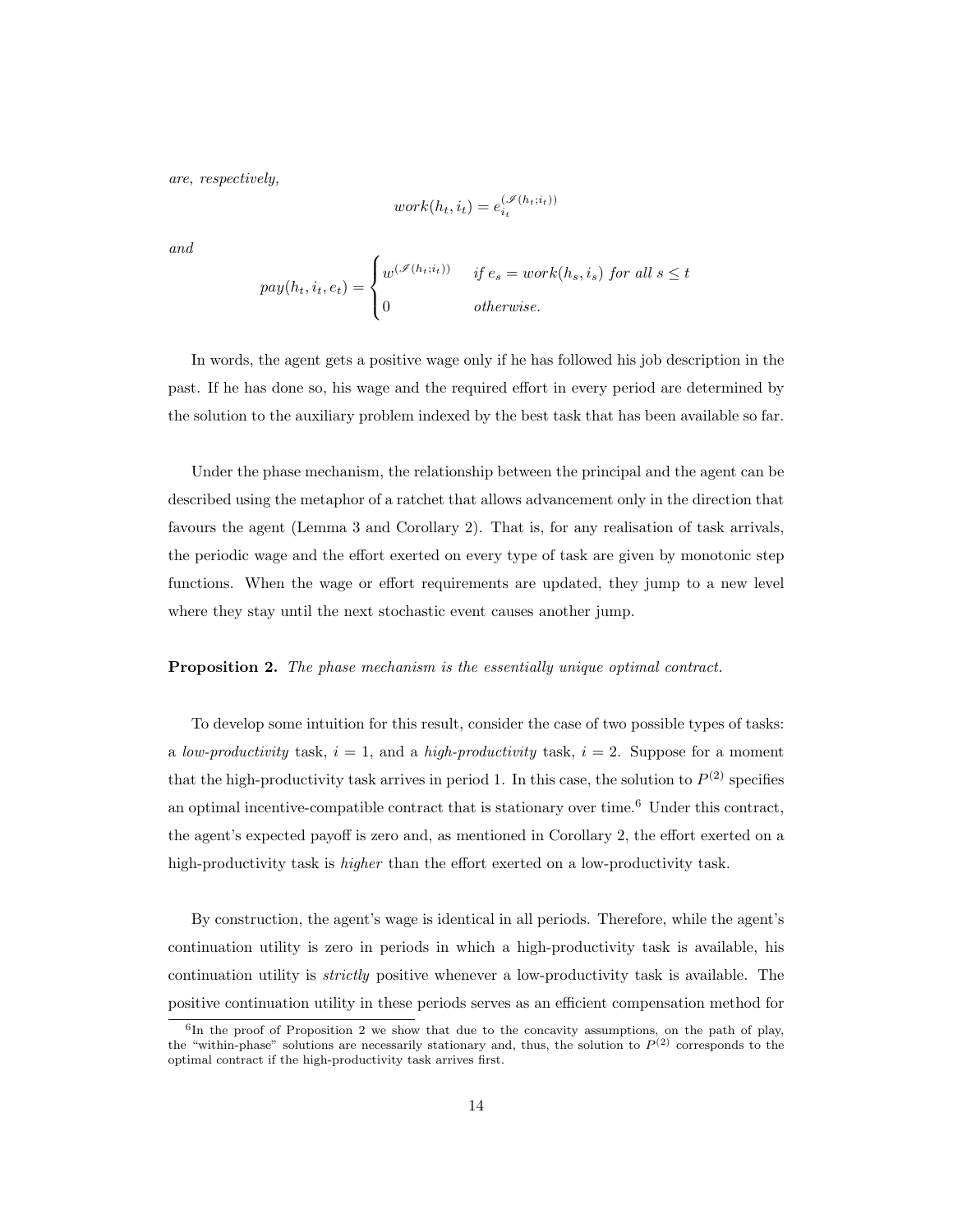the high effort exerted on previous high-productivity tasks.

Now, suppose that the interaction does not begin with the high-productivity task. We refer to the time interval prior to the first arrival of the high-productivity task as phase 1 of the interaction. The stationary solution to  $P^{(2)}$  is still an incentive-compatible contract (for the whole interaction); however, during phase 1, the agent *strictly* prefers not to deviate from the contract. Therefore, in each period of this phase of the interaction, the principal can reduce the agent's wage and require more effort, without violating the incentive-compatibility constraints. In optimum, the wage is reduced and the effort required is increased until the incentive-compatibility constraints in phase 1 are binding, while the marginal productivity of effort is kept equal to the marginal cost of compensation (the resulting wage and effort correspond to the solution to  $P^{(1)}$ ).

As a result, in phase 1, the marginal productivity of effort and the marginal cost of compensation are lower than they are after the first arrival of the high-productivity task (phase 2 ). This leads to the key observation that any additional modification "between" phases is either unprofitable or infeasible. For example, it is not in the interest of the principal to incentivize additional effort in phase 1 by increasing compensation in phase 2. On the other hand, even though the principal would benefit from increasing compensation in phase 1 in return for a higher effort on future high-productivity tasks (in phase 2), doing so is not feasible as it would violate the agent's incentive-compatibility constraint at the beginning of phase 2.

*Proof of Proposition 2.* First consider the auxiliary problems. For each  $i \in \mathcal{I}$ , define the *relaxed version of*  $P^{(i)}$  to be identical to  $P^{(i)}$  except that requirement (3) in the definition of the auxiliary setting of this problem is removed. We now show that the solution to  $P^{(i)}$ and its relaxed version coincide. Recall that by Lemma 2 in the solution to  $P^{(i)}$  the marginal cost of compensation (i.e.,  $\frac{1}{g'(\cdot)}$ ) equals the marginal productivity of effort for every task on which the agent exerts (positive) effort. Moreover, note that the relaxed version of  $P^{(i)}$  is a convex maximisation problem in which the objective function is separable in all arguments. These observations jointly imply that if the solution to  $P^{(i)}$  is not a solution to the relaxed version of  $P^{(i)}$ , then there exists an improvement of the following form: the required effort is modified at one particular history, and the wage offered immediately afterwards (in the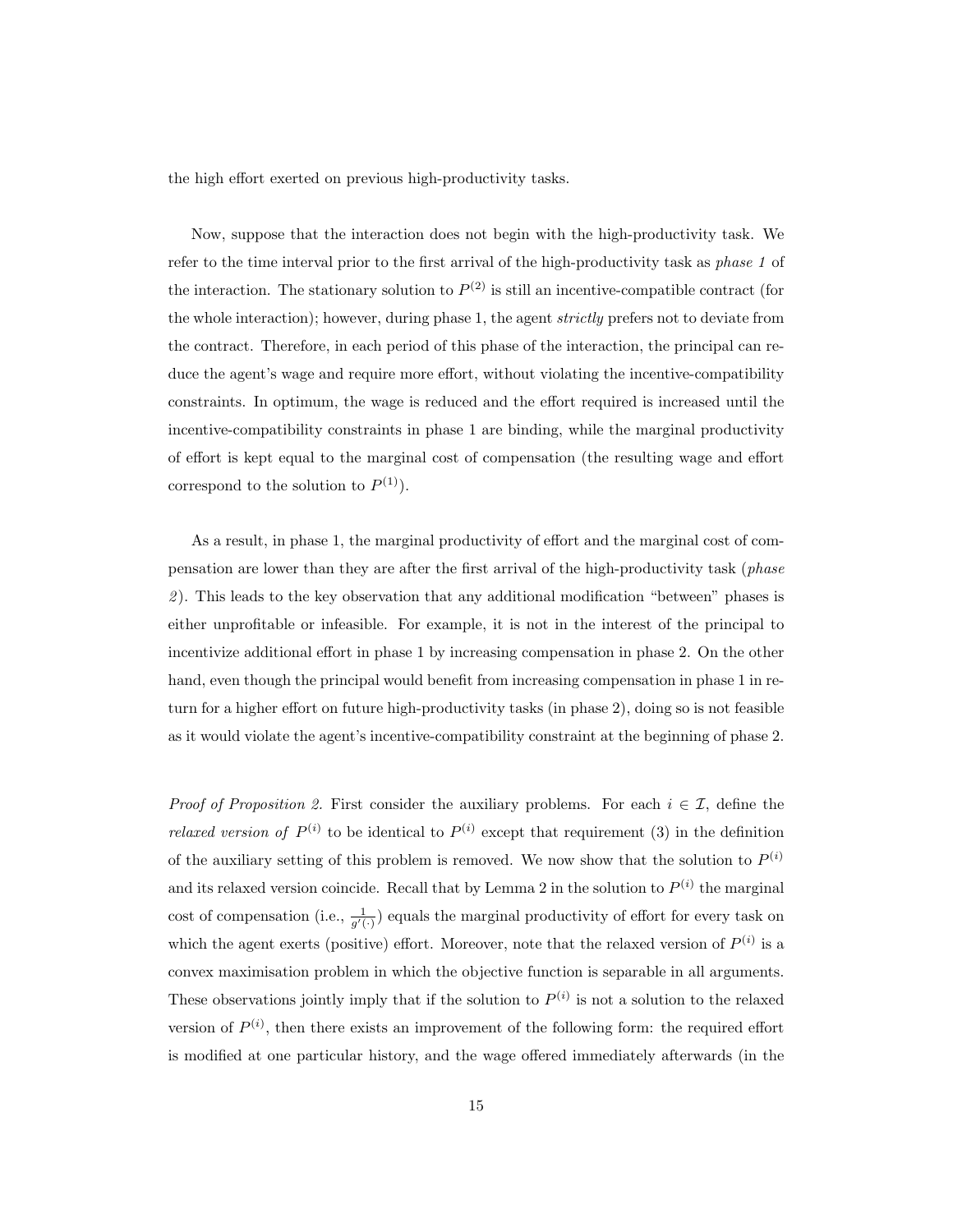same period) is set at the lowest level under which all incentive-compatibility constraints are satisfied. Since  $\pi'_j(e_j^{(i)}) \leq \frac{1}{g'(w^{(i)})}$  (Lemma 2), and  $\pi'(\cdot)$  and  $g'(\cdot)$  are decreasing, every such modification where the agent's effort is increased strictly reduces the total expected value for the principal. Similarly, since the above inequality holds with equality for  $j \leq i$  such that  $e_j^{(i)} > 0$ , every such modification where the agent's effort is decreased also strictly reduces the total expected value for the principal. Therefore, the solution to  $P^{(i)}$  is a solution to the relaxed version of  $P^{(i)}$ , and it is unique since the problem is convex.

Now consider the general optimisation problem. Denote by  $C_0$  the class of all incentivecompatible contracts for which, whenever a task that is better than all previously available tasks arrives, the agent's continuation utility (before exerting effort) is zero. The phase mechanism is the essentially unique optimal contract in the set  $C_0$ . To see this, notice that the restriction to contracts in  $C_0$  implies that it is sufficient to show that the phase mechanism attains the highest expected value between any two (subsequent) earliest arrivals of tasks that are superior to all previously available ones. But this follows directly from the construction of the phase mechanism and the argument in the first step of the proof.

Finally, suppose that the phase mechanism is suboptimal in the class of all incentivecompatible contracts. Since the principal solves a convex optimisation problem that is separable in all arguments, it follows from the claim established in the previous paragraph that there exists a profitable modification where (1) for some  $(h_t; i_t)$  in phase  $k < I$ , the phase mechanism is marginally altered in period  $t$  in the direction that reduces the agent's payoff in that period (i.e., either the required effort is increased or the wage is decreased), and (2) at  $(h_{t'}; i_{t'})$ , which is part of phase  $k' > k$  and where  $h_{t'}$  is a continuation of  $(h_t; i_t)$ , the phase mechanism is marginally altered to restore incentive compatibility. Since under the phase mechanism the marginal cost of compensation and the marginal benefit from effort during phase k are below those of phase  $k' > k$ , any such modification reduces the principal's expected payoff, a contradiction.

The optimal contract is essentially unique due to the concavity of the objective function and the convexity of the constraints.  $\Box$ 

#### 3.3 The Commitment Assumption: Discussion

Proposition 2 relies on the assumption that the principal can commit to any contract while the agent reoptimises his continuation play after any history. In this section, we discuss the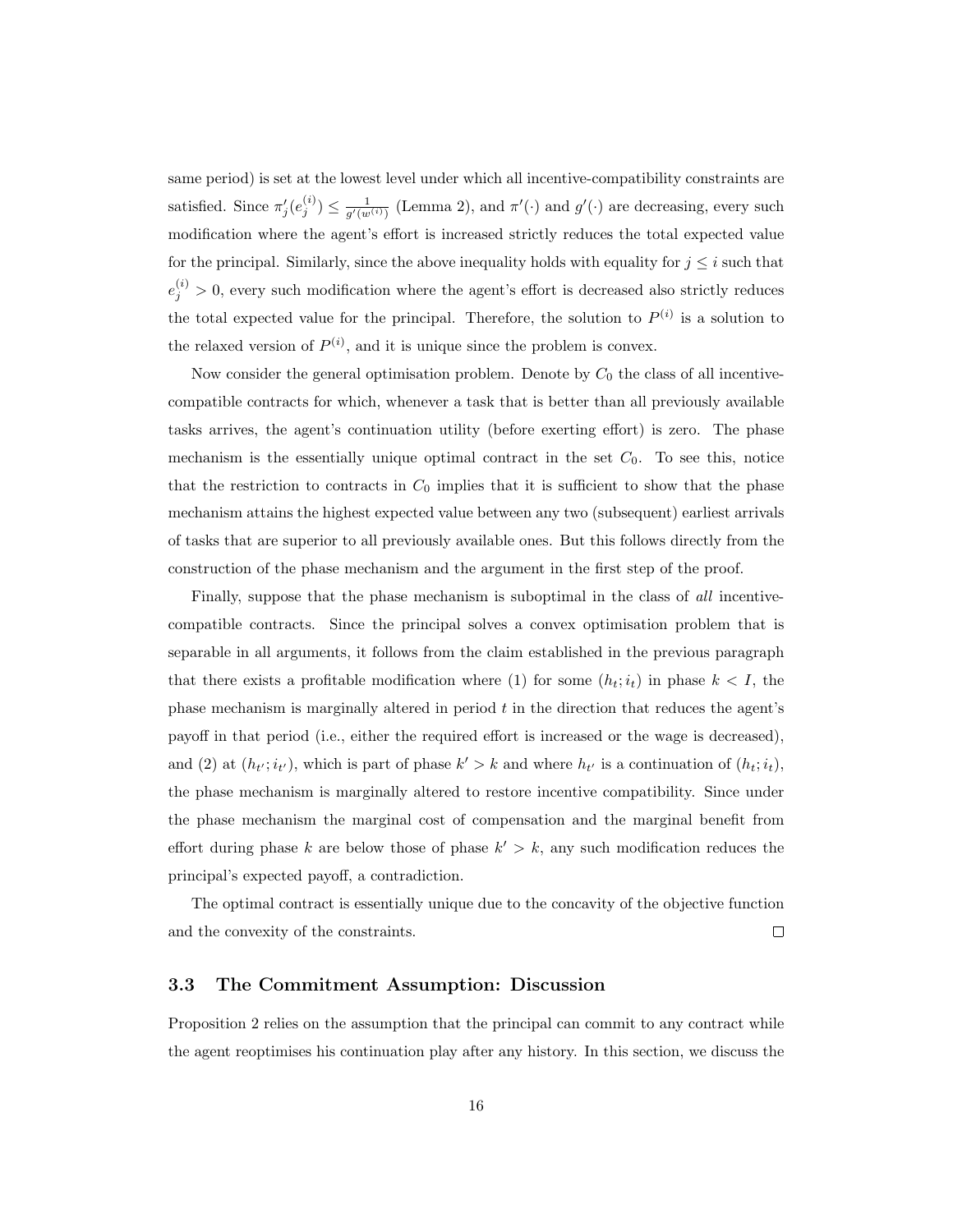role of the commitment assumption by briefly considering two alternative specifications.

To assess whether the need to provide ongoing incentives to the agent is consequential in terms of efficiency, we consider a benchmark where the agent decides whether or not to accept the contract at time zero—a decision to which he commits. We refer to the principal's optimal contract under the benchmark where both players have commitment power as the *first-best contract*. It is straightforward to verify that this contract is stationary and is fully described by a vector of required efforts  $(e_1^{fb},...,e_l^{fb})$  and a wage  $w^{fb}$  that together maximise the (static) profit  $\sum_{i=1}^{I} q_i \pi_i(e^{fb}) - w^{fb}$  under the constraint  $g(w^{fb}) = \sum_{i=1}^{I} q_i e_i^{fb}$ . Note that since  $\pi'_i(e) < \pi'_{i+1}(e)$  for all  $e \geq 0$  and  $i < I$ , it follows that if  $e^{fb}_{i+1} > 0$ , then  $e_i^{fb} < e_{i+1}^{fb}$ .

The key distinction between the first-best contract and the phase mechanism is in the relative timing of compensation and effort. The only constraint faced by the principal when both players can commit is to provide sufficient compensation in expectation, whereas, if the agent can walk away from the interaction at any moment, compensation cannot be provided for effort that has not yet been exerted. More formally, while positive as well as negative expected continuation utility are perfectly legitimate under the first-best contract, the phase mechanism is optimal under the additional constraint by which the agent's continuation utility must always be nonnegative. We now show how, relative to the first-best contract, this additional constraint leads to lower wages and over-provision of effort in lower-indexed phases and higher wages and under-provision of effort in higher-indexed phases.

Since  $e_I^{fb} > \sum_{i=1}^I q_i e_i^{fb}$ , the agent has an incentive to renege on the first-best contract if task  $I$  is available. Thus, for the phase mechanism to be incentive compatible when task I arrives, it must be the case that  $w^{(I)} > w^{ef}$  and  $e_i^{(I)} < e_i^{ef}$  for all  $i \in \mathcal{I}$ . Similarly, as  $e_1^{fb} < \sum_{i=1}^I q_i e_i^{fb}$ , the agent would strictly benefit from this contract if only tasks of type 1 were to arrive. Hence, in phase 1 of the phase mechanism the agent receives less wage and is required to exert more effort on tasks of type 1 relative to the first-best contract. More generally, by Corollary 2, under the phase mechanism, the agent's effort on every type of task is decreasing in the phase of the contract. Therefore, relative to the first-best contract, so long as the index of the best-to-date task is sufficiently low, the phase mechanism leads to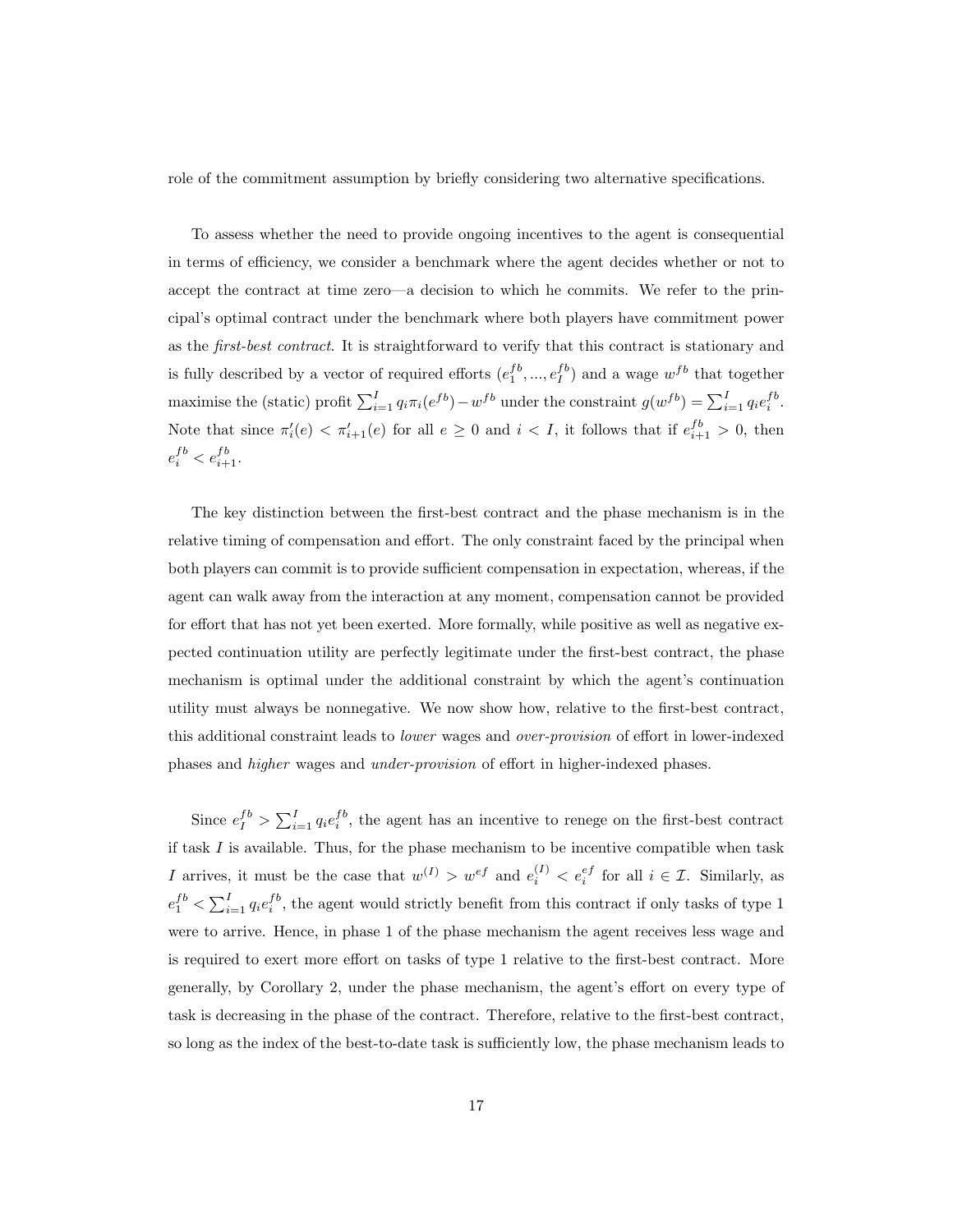over-provision of effort in return for a lower wage, but, eventually, there is under-provision of effort and the wage is higher.

To conclude this section, we discuss when the phase mechanism is an equilibrium when neither the agent nor the principal can commit. To do so, we consider the principal's preferred equilibrium in the dynamic stochastic game that corresponds to our model. In general, characterising the equilibria of a dynamic stochastic game is a difficult problem. However, due to the promotion-based dynamics of the phase mechanism, it is straightforward to check whether the phase mechanism is an equilibrium.

When the phase mechanism changes phases, the agent's wage increases and his required effort on every type of task decreases. Hence, if the principal has an incentive to renege on the phase mechanism (at some history) he has an incentive to do so in phase<sup>7</sup> I. By deviating in a period within phase I, the principal saves the cost of providing wage in that period,  $w^{(I)}$ , but forgoes his expected discounted profit from future periods,  $\sum_{t=1}^{\infty} \delta^t \left( \sum_{i \in \mathcal{I}} q_i \pi_i(e_i^{(I)}) - w^{(I)} \right)$ . Thus, the phase mechanism is an equilibrium if

$$
w^{(I)} \le \delta \sum_{i \in \mathcal{I}} q_i \pi_i(e_i^{(I)}),
$$

in which case, since the phase mechanism is the optimal contract when the principal has commitment power, it is clearly the principal's preferred equilibrium.

## 4 Conclusion

We study a stylised dynamic contracting problem where the worker's tasks vary over time. Our main result shows that even when task arrival is i.i.d. across periods, the worker's career path exhibits seniority-based dynamics. As times goes by, the worker's expected wage increases while his expected workload decreases as a result of a rank-based contract.

Within each rank, the worker's wage is constant; however, his actual effort varies according to the random arrival of tasks. Upon the arrival of a task that is better than all

<sup>7</sup>Without loss of generality we assume that following a deviation (by either player) the agent does not exert effort and the principal does not provide wage.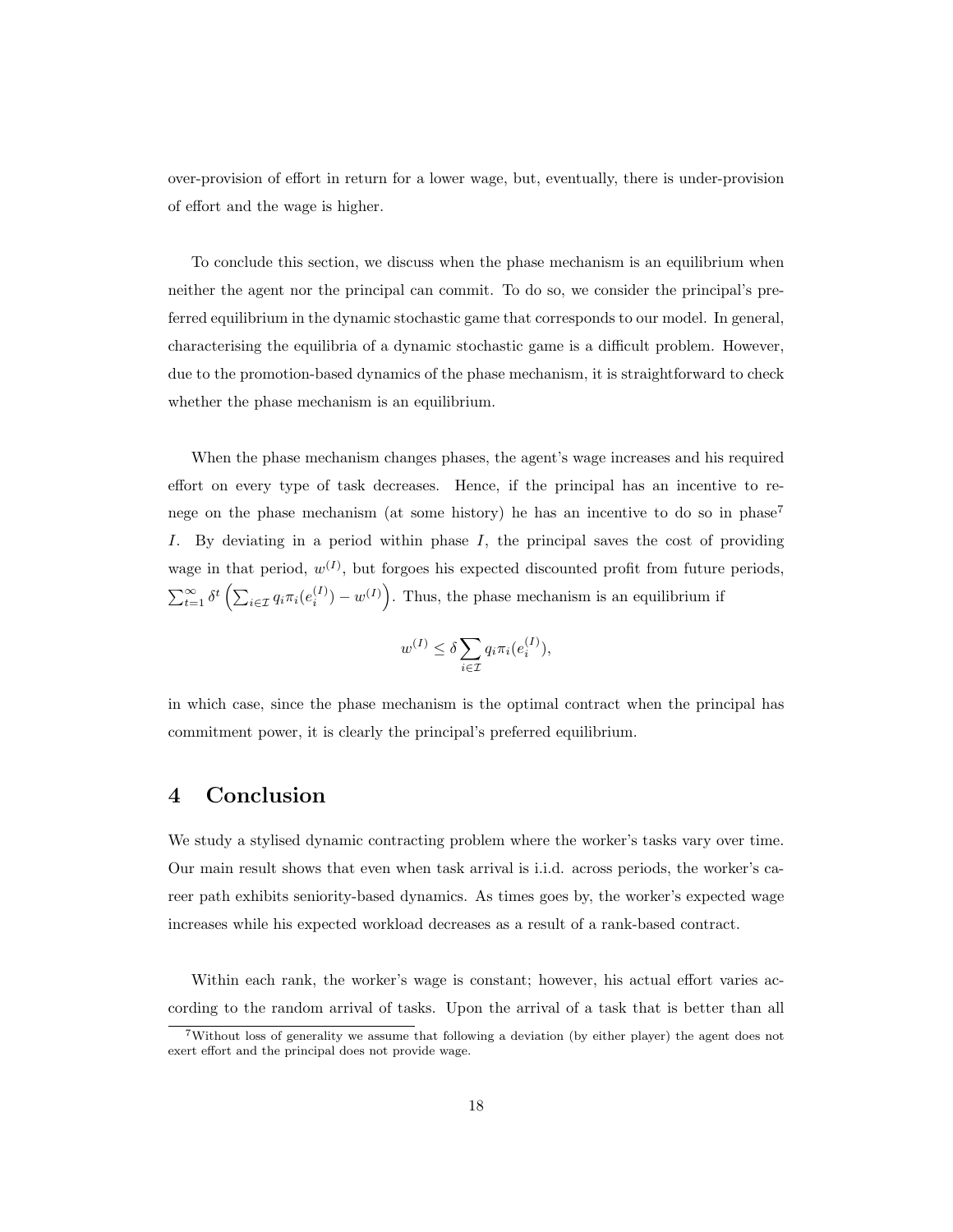previously available tasks, the worker is "promoted" to a new rank, he exerts less effort on tasks of lower quality (those that have been implemented in the past), and his periodic wage is higher. Under this contract, promotions are not a consequence of new outside offers, additional information about the quality/productivity of the worker, a contest of any form, or an efficient back-loading of compensation to overcome informational frictions. Instead, promotions arise entirely as an efficient response to the variation in a worker's tasks.

The rank structure of the optimal contract also implies that random shocks to the worker's productivity have a limited impact on his wage and job requirements when the employer can offer long-term contracts. The simplest manifestation of this stickiness is that the arrival of any task that is worse than the task that was available in the period in which the worker was hired has no impact on his wage or job requirements. Thus, even the wage of a recently hired worker can exhibit considerable stickiness if he was hired in a period in which productivity was high. More generally, the worker's rank depends only on the best-to-date task and so, as time goes by, the probability that the realised task will change his rank decreases. Hence, as the worker's tenure at a firm increases so does the stickiness of his wage and work requirements.

Daniel Bird, Tel-Aviv University and Alexander Frug, Universitat Pompeu Fabra and Barcelona GSE.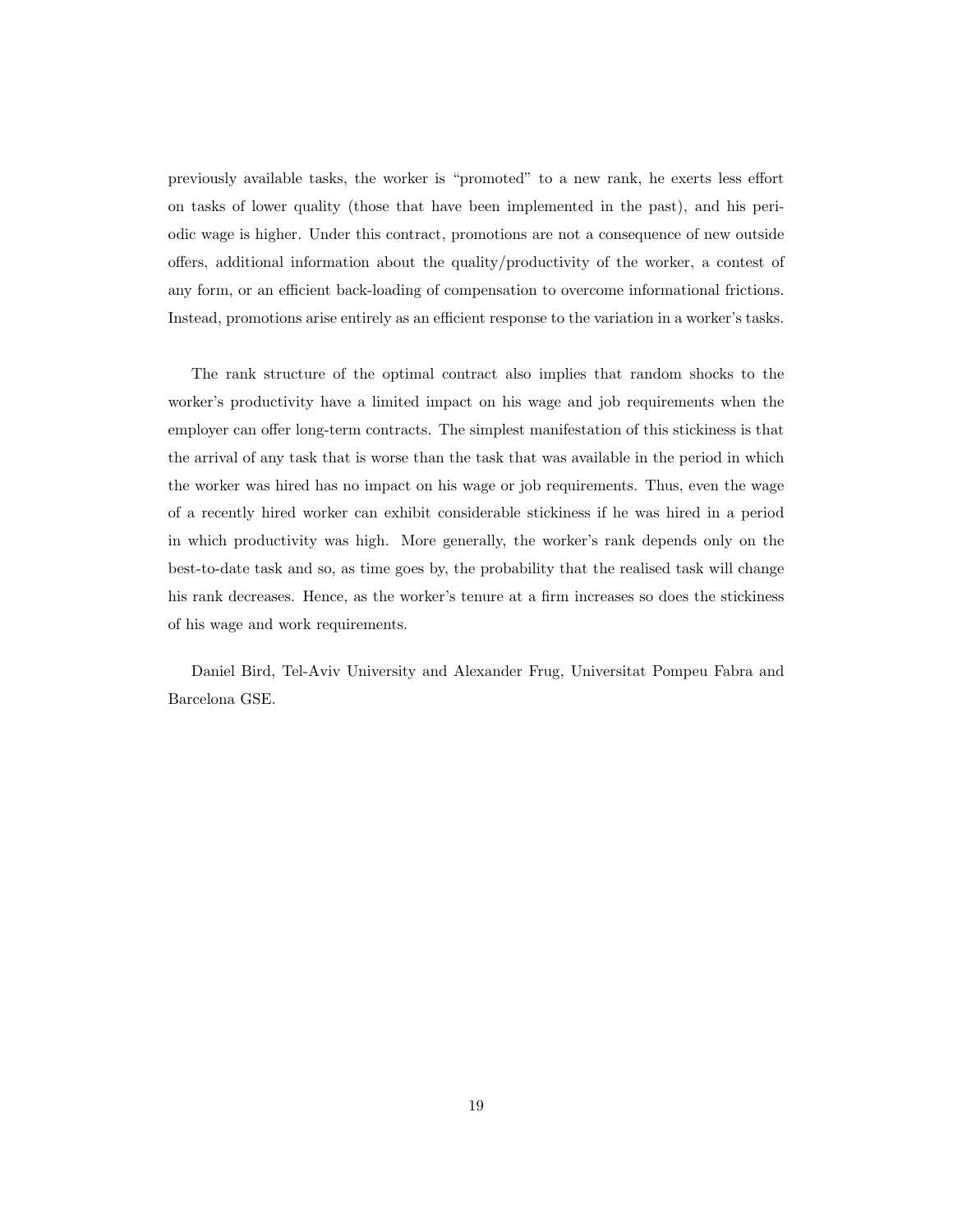### References

- Armstrong, M. and Vickers, J. (2010). 'A model of delegated project choice', Econometrica, vol. 78(1), pp. 213–244.
- Barlevy, G. and Neal, D. (2019). 'Allocating effort and talent in professional labor markets', Journal of Labor Economics, vol. 37(1), pp. 187–246.
- Becker, G.S. (1962). 'Investment in human capital: A theoretical analysis', Journal of Political Economy, vol. 70(5), pp. 9–49.
- Bird, D. and Frug, A. (2019). 'Dynamic nonmonetary incentives', American Economic Journal: Microeconomics, vol. 11(4), pp. 111–150.
- Bird, D. and Frug, A. (2020). 'Monotone contracts', Tel Aviv University.
- Carmichael, L. (1983). 'Firm-specific human capital and promotion ladders', The Bell Journal of Economics, vol. 14(1), pp. 251–258.
- Diamond, P.A. (1982). 'Aggregate demand management in search equilibrium', Journal of Political Economy, vol.  $90(5)$ , pp.  $881-894$ .
- Forand, J.G. and Zápal, J. (2020). 'Production priorities in dynamic relationships', Theoretical Economics, vol. 15(3), pp. 861–889.
- Freeman, R. and Medoff, J. (1984). What Do Unions Do?, New York: Basic Books.
- Fudenberg, D. and Rayo, L. (2019). 'Training and effort dynamics in apprenticeship', American Economic Review, vol. 109(11), pp. 3780–3812.
- Hall, R.E. (2005). 'Employment fluctuations with equilibrium wage stickiness', American Economic Review, vol.  $95(1)$ , pp.  $50-65$ .
- Harris, M. and Holmström, B. (1982). 'A theory of wage dynamics', Review of Economic Studies, vol. 49(3), pp. 315–333.
- Holmström, B. (1983). 'Equilibrium long-term labor contracts', *Quarterly Journal of Eco*nomics, vol. 98, pp. 23–54.
- Krueger, D. and Uhlig, H. (2006). 'Competitive risk sharing contracts with one-sided commitment', Journal of Monetary Economics, vol. 53(7), pp. 1661–1691.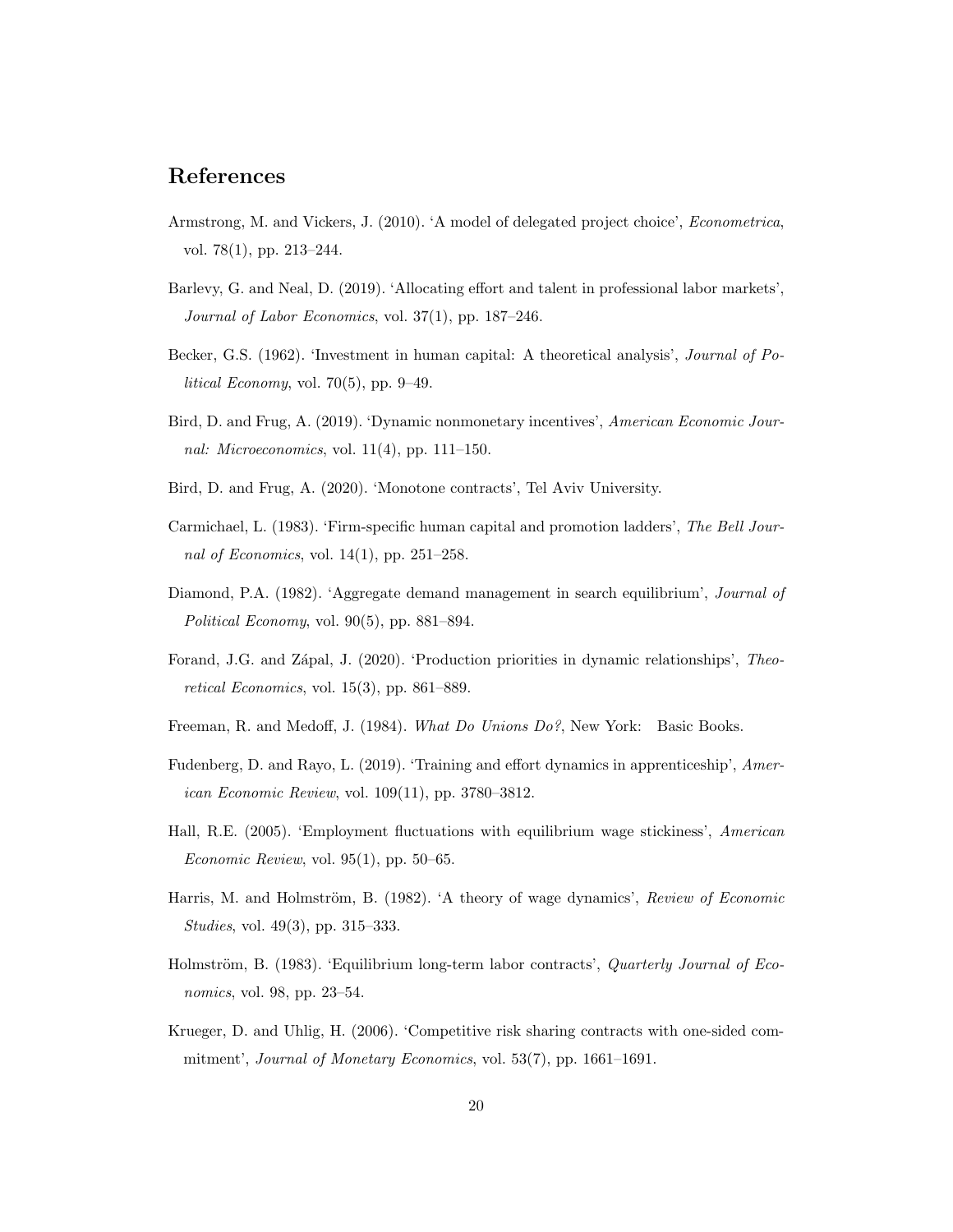- Lazear, E.P. (1981). 'Agency, earnings profiles, productivity, and hours restrictions', American Economic Review, vol. 71(4), pp. 606–620.
- Li, J., Matouschek, N. and Powell, M. (2017). 'Power dynamics in organizations', American Economic Journal: Microeconomics, vol. 9(1), pp. 217–241.
- Lipnowski, E. and Ramos, J. (2020). 'Repeated delegation', Journal of Economic Theory, vol. 188, p. 105040.
- Marcet, A. and Marimon, R. (1992). 'Communication, commitment, and growth', Journal of Economic Theory, vol. 58(2), pp. 219–249.
- Mortensen, D.T. and Pissarides, C.A. (1994). 'Job creation and job destruction in the theory of unemployment', The Review of Economic Studies, vol. 61(3), pp. 397–415.
- Parsons, D.O. (1972). 'Specific human capital: An application to quit rates and layoff rates', Journal of Political Economy, vol. 80(6), pp. 1120–1143.
- Pissarides, C.A. (2009). 'The unemployment volatility puzzle: Is wage stickiness the answer?', Econometrica, vol. 77(5), pp. 1339–1369.
- Postel-Vinay, F. and Robin, J.M. (2002a). 'The distribution of earnings in an equilibrium search model with state-dependent offers and counteroffers', International Economic Re*view*, vol.  $43(4)$ , pp.  $989-1016$ .
- Postel-Vinay, F. and Robin, J.M. (2002b). 'Equilibrium wage dispersion with worker and employer heterogeneity', *Econometrica*, vol. 70(6), pp. 2295–2350.
- Ray, D. (2002). 'The time structure of self-enforcing agreements', Econometrica, vol. 70(2), pp. 547–582.
- Samuelson, L. and Stacchetti, E. (2017). 'Even up: Maintaining relationships', Journal of Economic Theory, vol. 169, pp. 170–217.
- Shimer, R. (2005). 'The cyclical behavior of equilibrium unemployment and vacancies', American Economic Review, vol. 95(1), pp. 25–49.
- Thomas, J. and Worrall, T. (1988). 'Self-enforcing wage contracts', Review of Economic Studies, vol. 55(4), pp. 541–553.